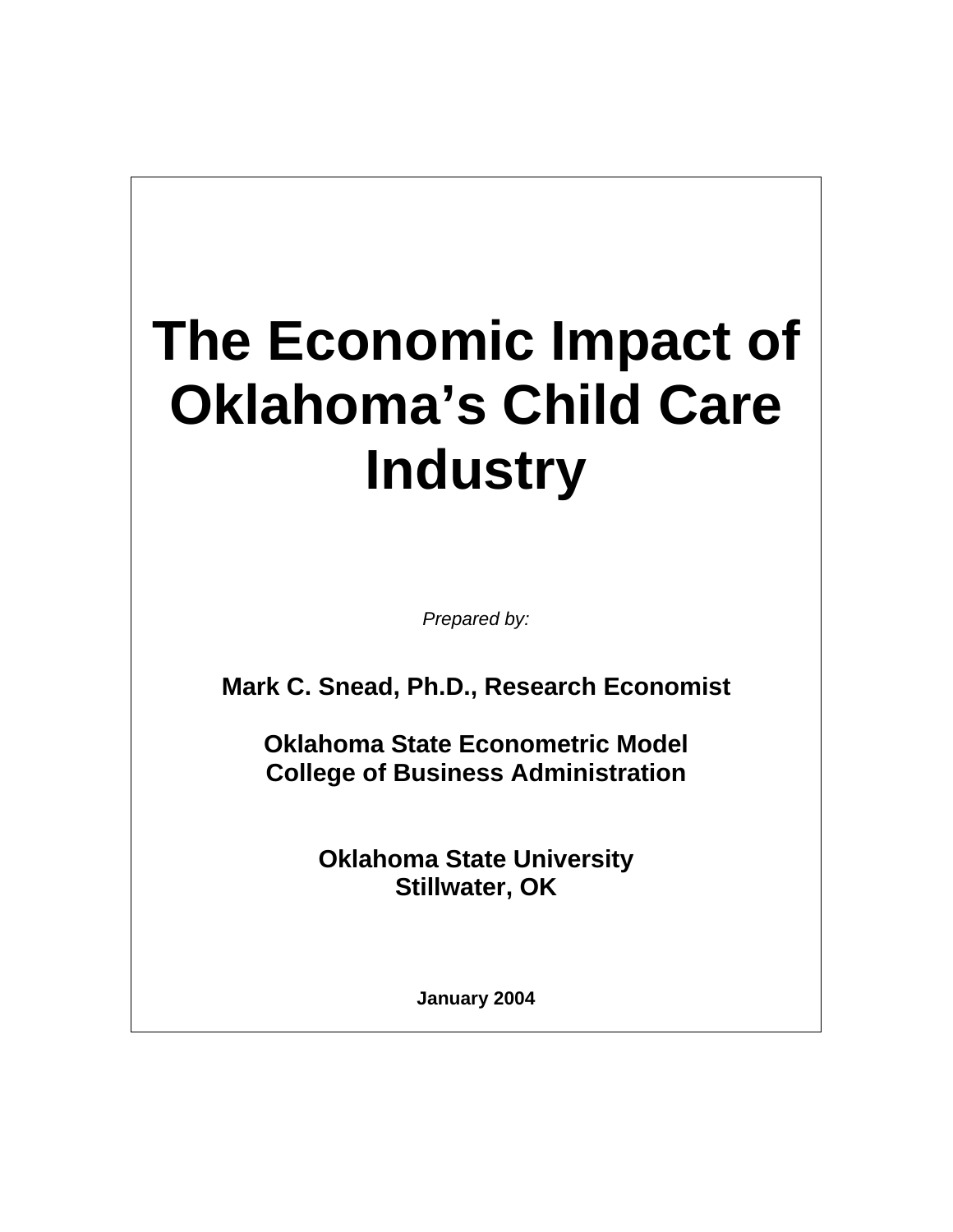# **The Economic Impact of Oklahoma's Child Care Industry Executive Summary**

*Prepared by:* 

**Mark C. Snead, Ph.D. Research Economist Oklahoma State Econometric Model Oklahoma State University College of Business Administration** 

Despite the rapid growth of child care as an industry and the increasingly formal role played by child care in the decision to work, the state's child care industry has never been examined in detail from an economic impact perspective. In order to facilitate a comprehensive and upto-date assessment of the child care industry, the Child Care Division of the Oklahoma Department of Human Services commissioned a survey of the state's licensed child care facilities. This analysis serves as the first detailed look at the structure of the state's child care industry and its impact on the Oklahoma economy. Key findings are summarized below.

- Although the state's 4,500 family care homes outnumber centers more than 2 to 1, child care centers remain the cornerstone of the industry, serving more than 100,000 of the nearly 134,000 children in licensed care.
- Approximately one in four Oklahoma children ages twelve and under will use the services of a licensed child care facility in 2003. In both centers and family homes, care is rendered on a full-time basis for approximately 80 percent of the children enrolled.
- The total number of licensed facilities has nearly doubled from 3,510 to 6,322 since 1990. Currently the industry has a licensed capacity of more than 140,000 children.
- In fiscal year 2003, subsidy payments made to facilities on behalf of qualifying parents are projected to total \$131.3 million, or approximately one-third of the gross receipts of all licensed facilities. Federal funding for the state's Head Start programs will total an estimated \$71.3 million in 2003.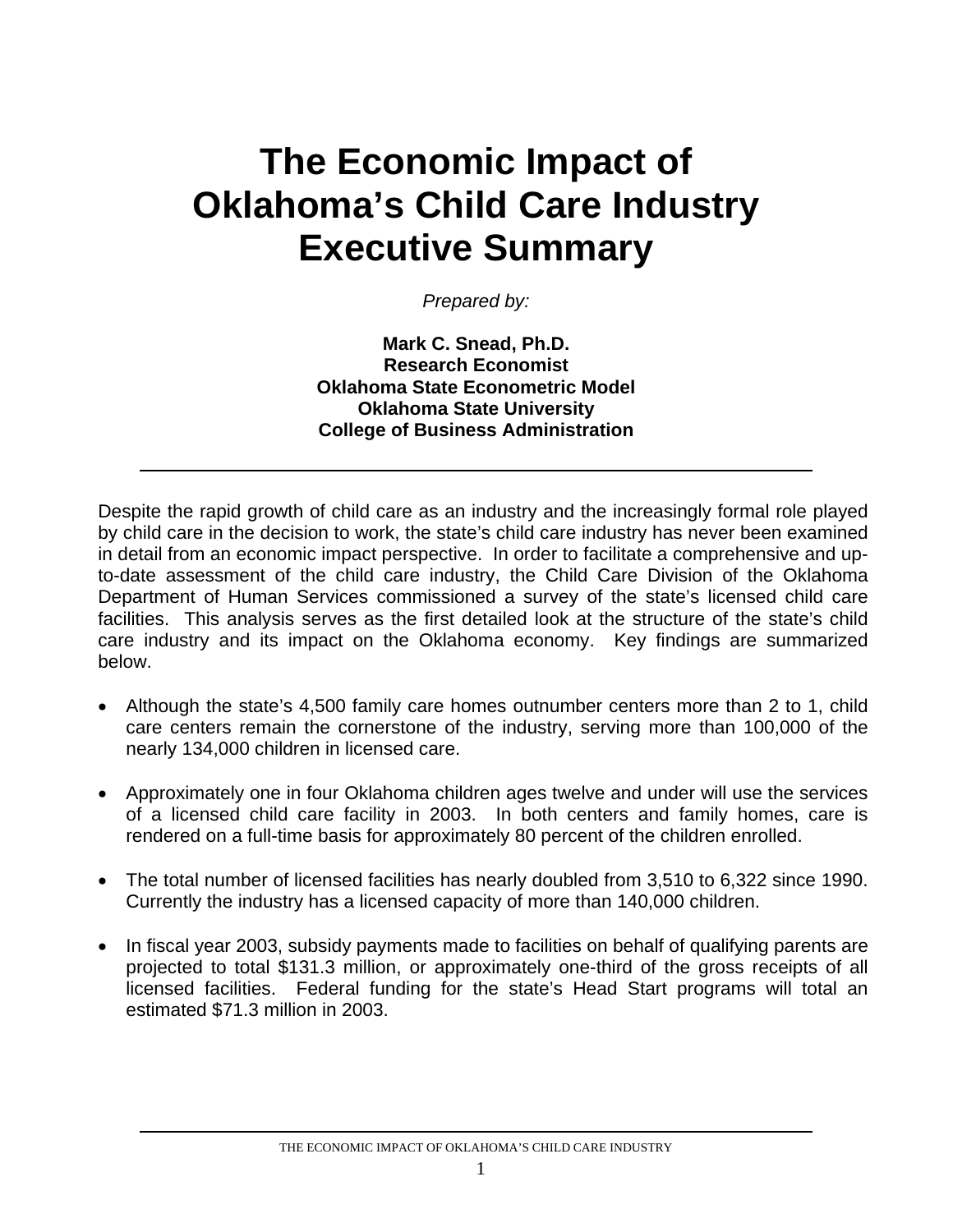- The state's child care facilities, with revenues of \$410 million in 2003, provide jobs for an estimated 25,569 workers. Much of the industry's economic impact is generated through the payment of \$240 million in labor income to workers.
- The \$410 million in revenue is comparable to that of the state's hotel and lodging industry, while the total earnings of child care workers is approximately equal to the combined earnings of all private elementary and secondary school, private college and university employees in the state.
- Because of low wages which average \$6.82 per hour in 2003, meeting the projected future demand for full-time child care workers presents a significant long term challenge for the industry.
- In 2003, the \$410 million in direct revenue earned by the state's child care industry is estimated to support \$330 million in indirect and induced output at other Oklahoma firms through multiplier effects. In other words, each new dollar of revenue in the child care sector generates \$0.81 of new revenue for other state firms.
- Similarly, 1,000 new jobs in the child care industry will support 190 new jobs in other sectors, while \$1 million in added labor income will generate \$480,000 in labor income for other workers statewide. The industry currently supports 5,000 jobs and \$115 million in earnings in other industries.
- On average, approximately 6.9 percent of all direct labor income earned by child care workers is paid in sales and income taxes. Through multiplier effects, total state and local tax revenue generated by economic activity in the child care sector is estimated at \$24.4 million in 2003.

Oklahoma's \$410 million licensed child care industry continues to grow rapidly, and will only increase in importance as a component of the state economic infrastructure in the future. Ongoing demographic trends of working mothers and single parent households suggest that the demand for licensed child care services will continue to increase at a rapid rate. Other state industries now depend heavily upon the substantial economic impact generated by the child care sector. The spending of earnings by child care workers, coupled with purchases of more than \$85 million in goods and services by child care facilities from other state industries, create large ripple, or multiplier, effects statewide. The role of child care in the economic development of the state can also be evaluated in terms of the decision of parents to work. Many parents who rely upon formal child care services to work would not otherwise participate in the workforce without the services of licensed child care facilities. The availability of formal child care to working parents, in turn, generates productivity benefits to employers in the form of reduced absenteeism and turnover, while society benefits from an increase in the overall level of economic activity.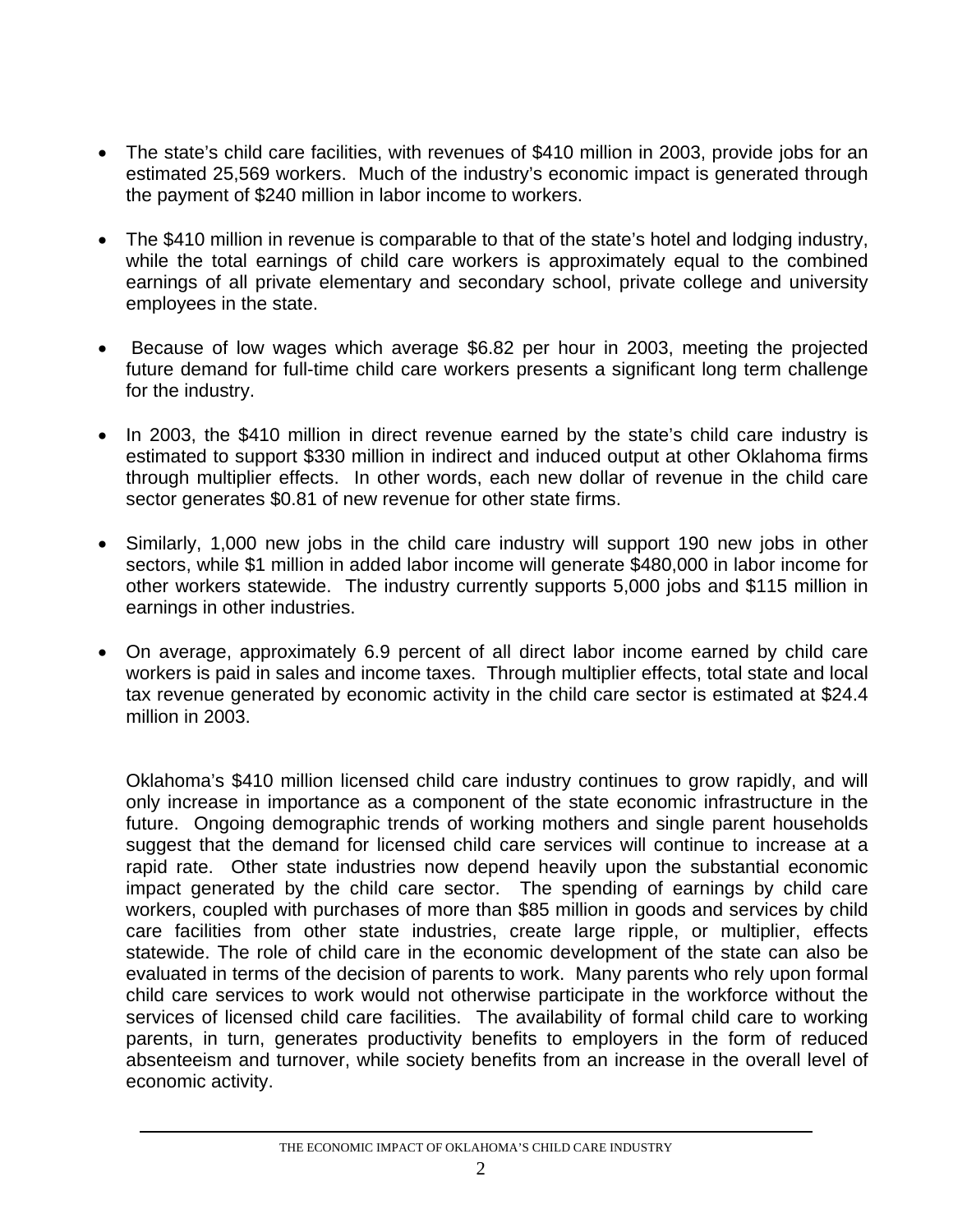# **I. Introduction**

#### **Child Care Has Become a Critical Component of the State's Economic Infrastructure**

The state's child care industry is no longer the loosely organized network of social service providers of only a few decades ago. The industry is now a thriving and indispensable component of the state's economic infrastructure with a licensed capacity of approximately 134,000 children.

The child care industry is undergoing fundamental change as the decision of parents to work and use paid child care services increases the demand for care in formal child care settings. Families are increasingly choosing arrangements with child care centers and family care homes in lieu of parent or relative care. At the national level, an estimated 42 percent of all children under five with working mothers receive care in either a child care center or family child care home, with the remainder cared for by a either a parent, relative, baby-sitter, or nanny.<sup>[1](#page-29-0)</sup>

Much of the industry transformation can be traced to important ongoing demographic changes. Increasing numbers of both working mothers and single parent households have served to accelerate the growth and development of child care into a mature industry. Census estimates indicate that nearly 60 percent of Oklahoma children ages 12 and under have all parents in the workforce. $2$ 

More recently, the child care system has begun a transition away from merely ensuring safe custody of children to becoming the entry point into the educational system for many children. Even children whose mother is not in the labor force are enrolled in non-parental care and in preeducation programs.<sup>3</sup> Existing studies highlight enhanced personal and cognitive development and greater school readiness as a possible byproduct of early care and intervention programs.<sup>[4](#page-29-3)</sup>

Formal child care is also being used more frequently by parents seeking to further their education, while searching for work, and other reasons.

#### **Measuring the Economic Impact of the Industry**

Despite the rapid growth of child care as an industry and the increasingly formal role played by child care in the decision to work, the state's child care industry has never been examined in detail from an economic impact perspective.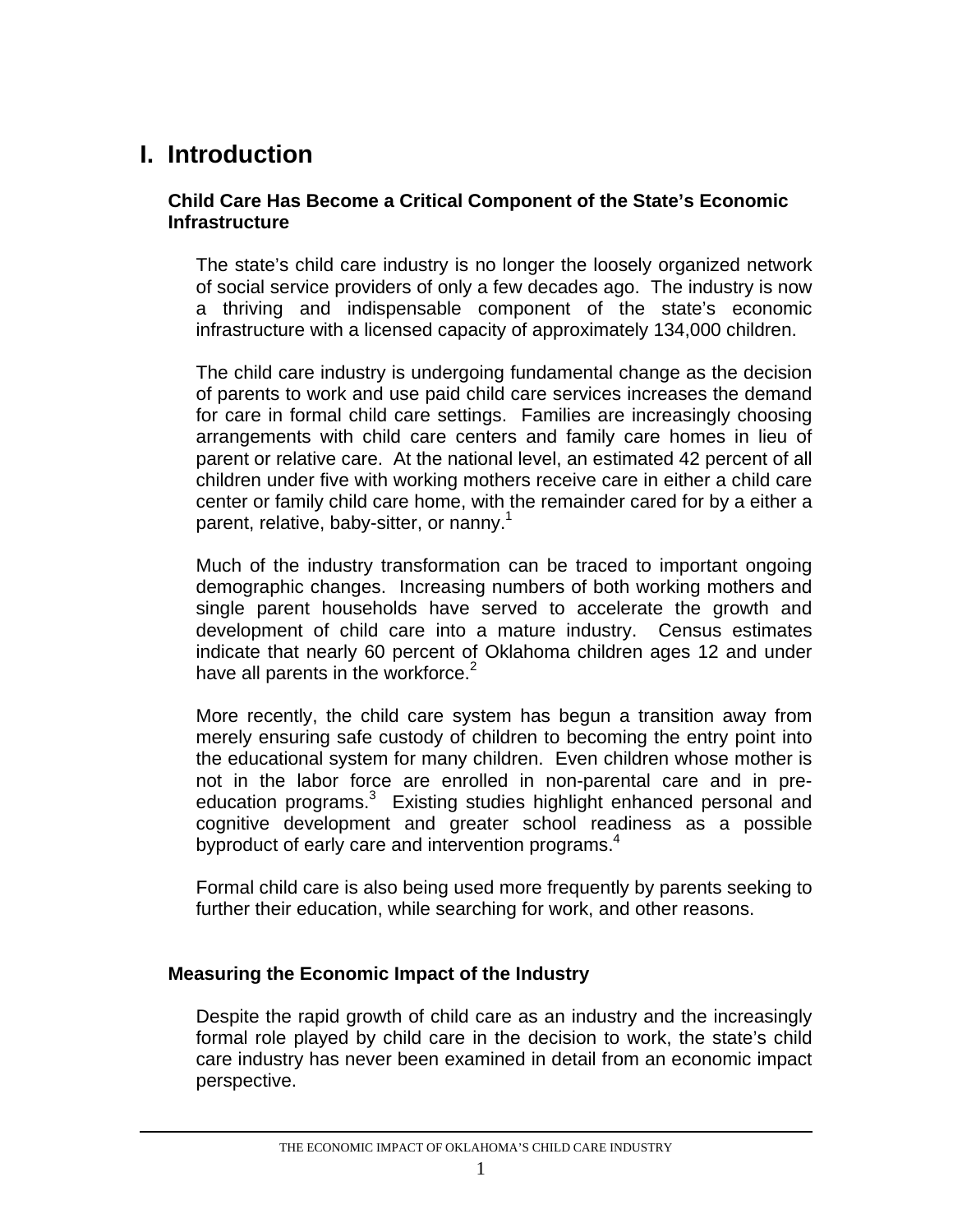One obstacle to the study of the industry in the past has been a lack of available data detailing the structure of the industry. Most existing data sources do not account for the large number of self-employed proprietors who operate much of the industry, making it difficult to prepare a complete evaluation of the child care industry.

In order to facilitate a comprehensive and up-to-date assessment of the economic impact of the child care industry, the Child Care Division of the Oklahoma Department of Human Services commissioned a survey of the state'slicensed child care facilities.<sup>5</sup> The survey provides detailed data describing the revenue, earnings, and employment of the state's child care facilities, and serves as the foundational basis for a detailed analysis of the state's child care sector. The resulting analysis is contained in this study and serves as the first detailed look at the structure of the state's child care industry and the resulting economic impact on the Oklahoma economy.

#### **Paper Organization**

Section II of the study presents an overview of the child care industry in Oklahoma, including the types of child care facilities that make-up the industry, factors driving the long-run demand for child care, and the mechanisms in place to make child care services more affordable. Section III contains a detailed economic profile of the Oklahoma child care industry and workforce, and compares the child care sector with other major services industries in the state.

Section IV provides estimates of the economic multiplier, or ripple, effects generated by the direct economic activity in the child care sector, as well as the role of child care in the decision of parents to work. Section V concludes the study.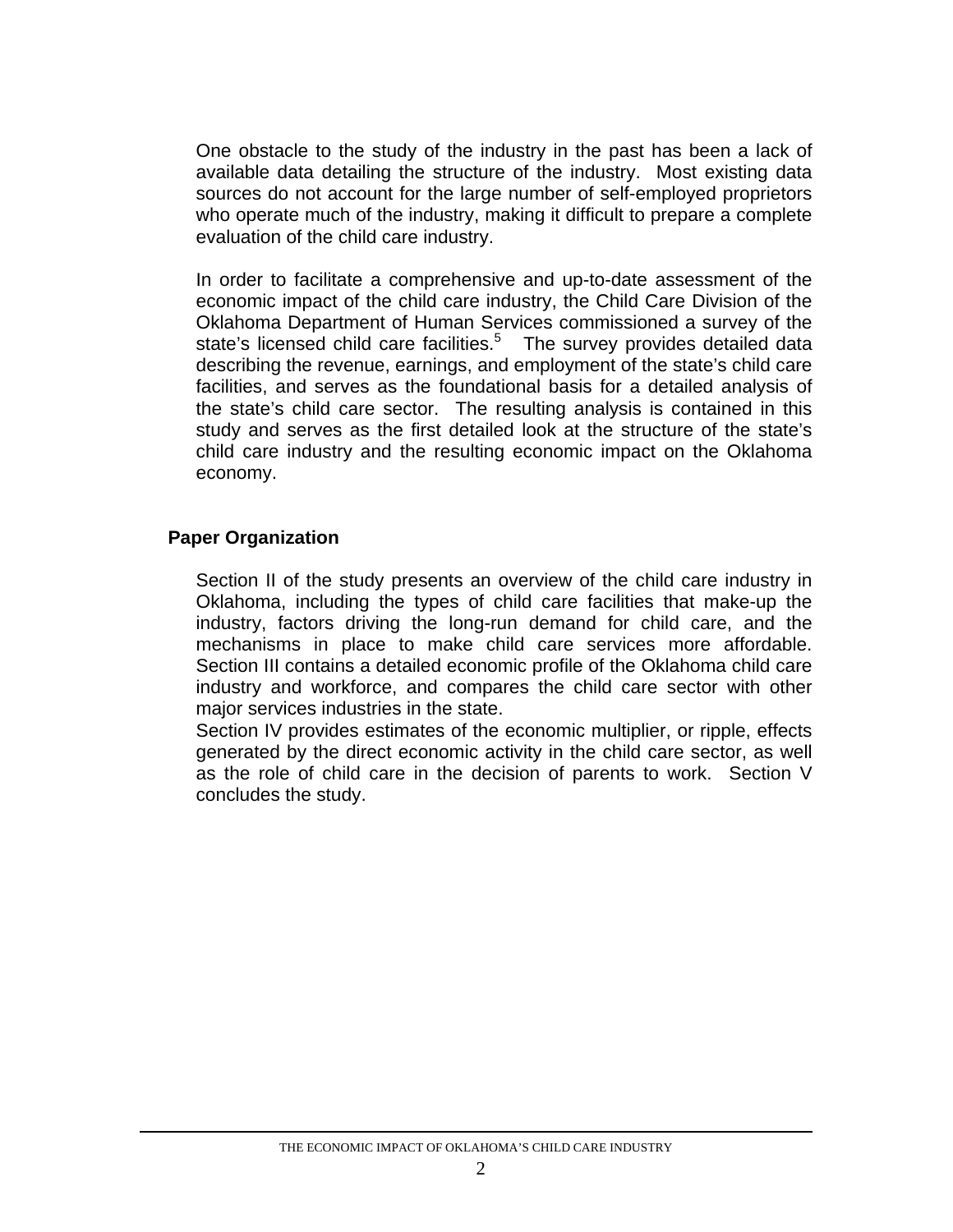### **II. Oklahoma's Child Care Industry – A Profile and Trends**

#### **More than 6,300 Licensed Facilities Provide Child Care Services Statewide**

For the purposes of this study, the child care industry is defined to include only the approximately 6,300 child care facilities licensed and regulated by the Oklahoma Department of Human Services (OKDHS) in 2003.<sup>[6](#page-29-5)</sup> Licensed facilities include child care centers, family child care homes, Head Start programs, and government operated facilities.

Most licensed child care facilities are operated as either child care centers or family care homes, however the two types of facilities are structured very differently as business enterprises. Child care centers tend to be much larger businesses, hire more employees on average, and provide care for more children per facility than family care homes. Family care homes are mostly small sole proprietorships operated by a single child care professional or with the help of an additional employee. The rate of business turnover is also higher among family care homes, with only 90 percent of licensed facilities operating at any one time, as compared to 96 percent for centers.<sup>[7](#page-29-6)</sup>

Although the state's 4,500 family care homes outnumber centers more than 2 to 1, child care centers remain the cornerstone of the industry, serving more than 100,000 of the nearly 134,000 children in licensed care (Figure 1). In both centers and family homes, care is rendered on a fulltime basis for approximately 80 percent of the children enrolled.

| Figure 1.<br>Licensed Oklahoma Child Care Facilities (2003) |                              |         |                     |         |  |  |
|-------------------------------------------------------------|------------------------------|---------|---------------------|---------|--|--|
|                                                             | Children in Care<br>Licensed |         |                     |         |  |  |
|                                                             | <b>Facilities</b>            |         | Full-Time Part-Time | Total   |  |  |
| Child Care Centers                                          | 1,875                        | 86,135  | 15,831              | 101,966 |  |  |
| Family Care Homes                                           | 4,447                        | 26,600  | 5.316               | 31,916  |  |  |
| Total                                                       | 6,322                        | 112,735 | 21.147              | 133.882 |  |  |

Source: Oklahoma State Econometric Model, OKDHS 2003 Child Care Rate Survey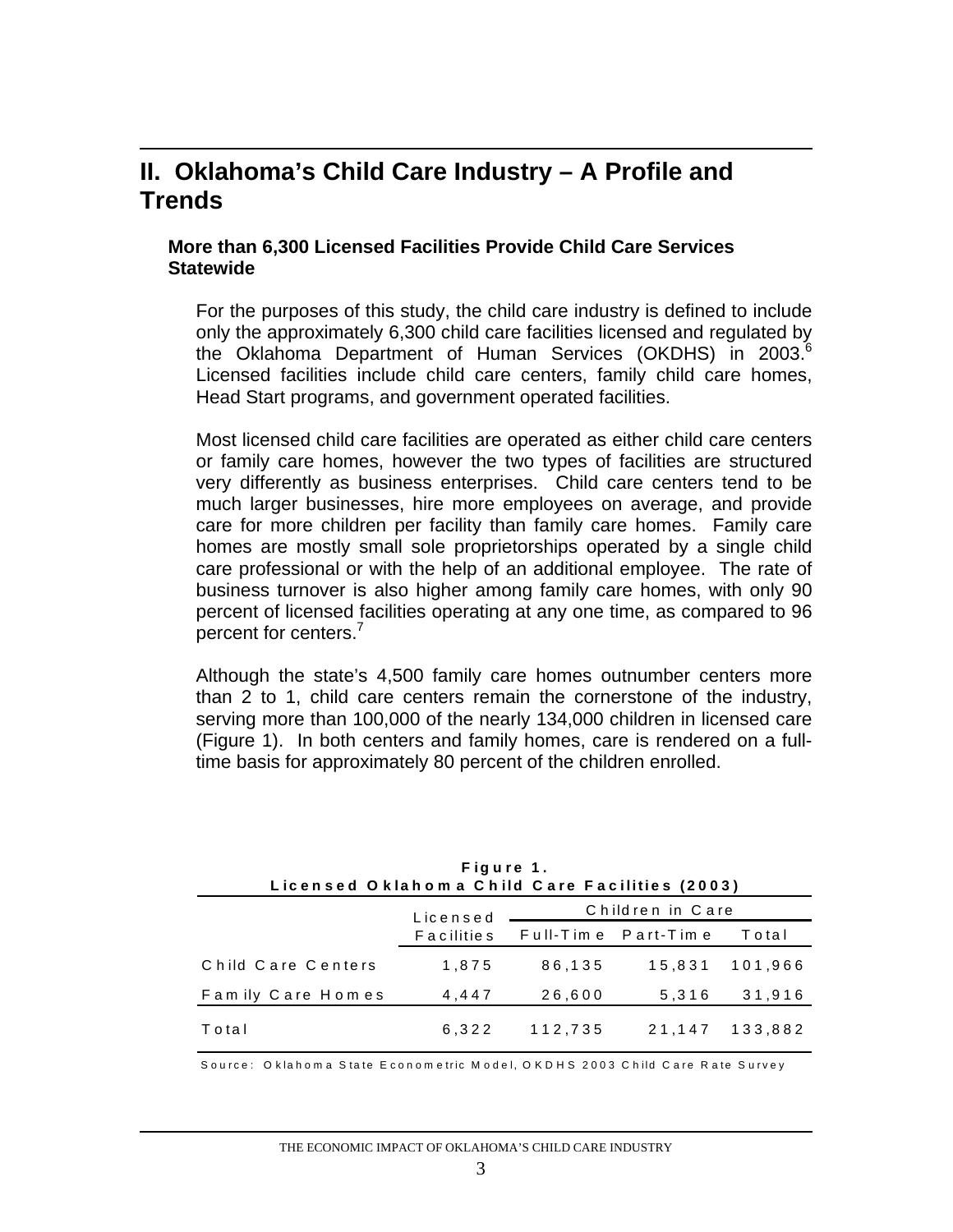Because the study excludes all informal and non-licensed care arrangements, as well as uncompensated family and relative care, the size of the entire child care industry is significantly larger.

The OKDHS survey data include most child care centers in the state, but some family care homes operate without a license and are not captured in the survey. Although the exact size of the market for unlicensed paid care is unknown, estimates suggest that paid relative and non-relative care outside of centers and homes comprises 8-12 percent of preschool age children in care.<sup>[8](#page-29-7)</sup>

#### **Continued Growth in the Demand for Child Care Services**

Census 2000 estimates indicate that there are 631,440 children ages 12 and under, and 281,790 under the age of six, living and potentially needing child care services in Oklahoma. Based on estimated total enrollment of 133,882, approximately one in four Oklahoma children ages twelve and under will use the services of a licensed child care facility in 2003.

The child care industry in Oklahoma continues to grow in order to meet the demands of the state's parents. The total number of licensed facilities has nearly doubled from 3,510 to 6,322 since 1990 (Figure 2), an annual increase of 4.6 percent in the period.

| Fiscal  |                       | Licensed Providers |        | Licensed      |
|---------|-----------------------|--------------------|--------|---------------|
| Year    | Centers               | H om e s           | Total  | C a p a c ity |
| 1990    | 1,349                 | 2,161              | 3, 510 | 90,411        |
| 1991    | 1,388                 | 2,444              | 3,832  | 80.572        |
| 1992    | 1,508                 | 1,986              | 3,494  | 83,451        |
| 1993    | 1,539                 | 3,543              | 5,082  | 100,005       |
| 1994    | 1,654                 | 3,948              | 5,602  | 107,878       |
| 1995    | 1,675                 | 3,716              | 5.391  | 107.995       |
| 1996    | 1,738                 | 3.843              | 5.581  | 110.626       |
| 1997    | 1,780                 | 4,065              | 5,845  | 117,029       |
| 1998    | 1,693                 | 3,872              | 5,565  | 1 1 4 , 2 7 1 |
| 1999    | 1,810                 | 3,919              | 5,729  | 1 2 0 , 2 2 0 |
| 2000    | 1,841                 | 3,988              | 5,829  | 1 2 4 , 1 7 5 |
| 2 0 0 1 | $1$ , $8$ $\,8$ $\,8$ | 4,016              | 5,904  | 130,144       |
| 2002    | 1,897                 | 4, 161             | 6,058  | 1 3 5 , 2 2 6 |
| 2003    | 1,875                 | 4,447              | 6, 322 | 140,258       |

**F i g u r e 2 .**

THE ECONOMIC IMPACT OF OKLAHOMA'S CHILD CARE INDUSTRY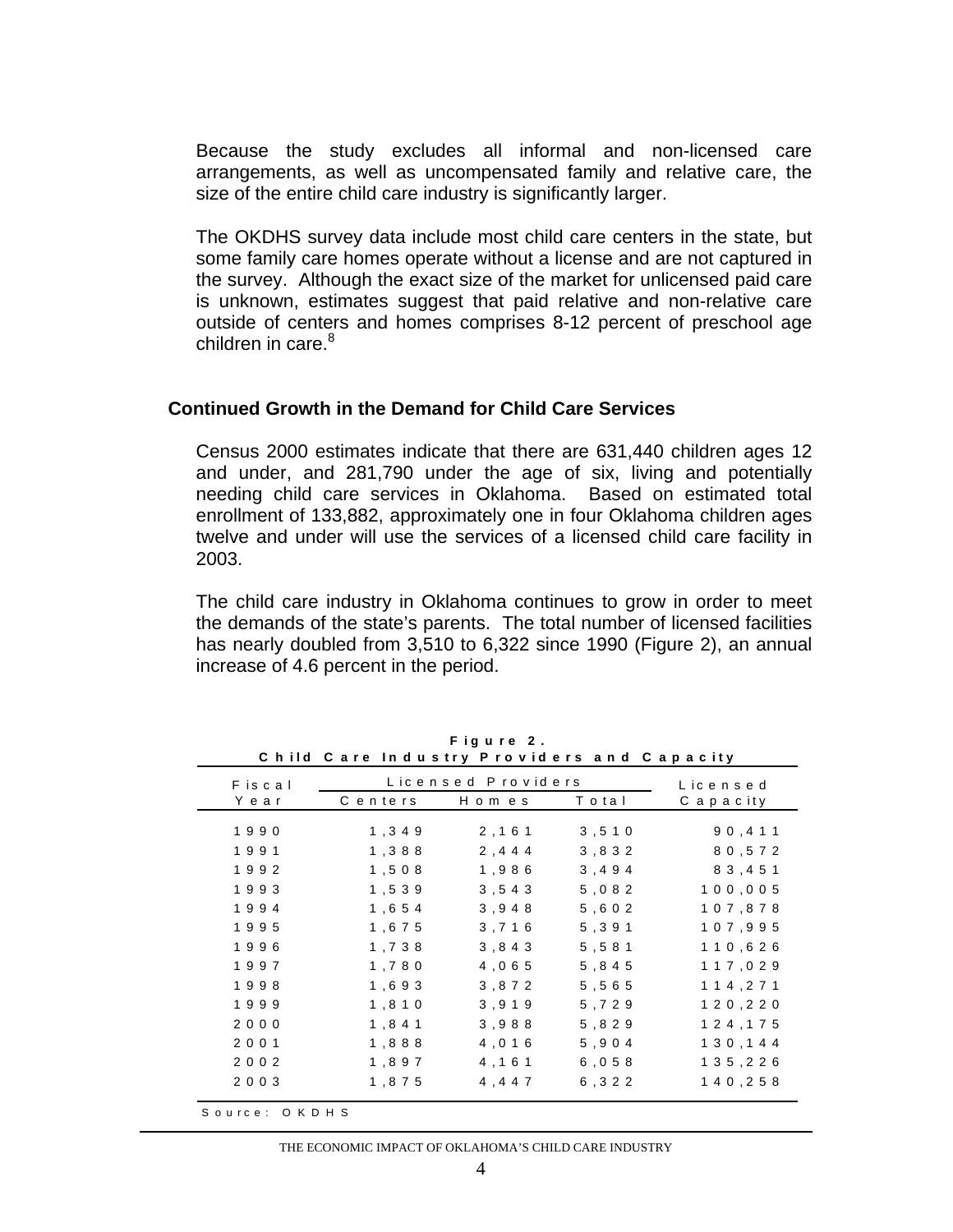Much of the growth is due to a doubling in the number of family care homes in the period, a 5.7 percent annual increase. In comparison, child care centers have increased by one-third since 1990, from 1,349 to 1,868 facilities, a 2.6 percent annual growth rate. The growth in centers has slowed markedly in recent years, adding only 65 licensed centers since 1999.

The licensed capacity of the system has increased along with the number of facilities, adding nearly 50,000 child care slots since 1990. On average, the industry has added approximately 200 licensed child care facilities and 4,000 child care slots annually since 1990. Currently the industry has a licensed capacity of more than 140,000 children.

The use of historical growth rates as a predictor of future growth may overstate projected demand. During welfare reform, large numbers of families moved from welfare to work and training and created a significant expansion in subsidized child care. In addition, changes in policy, eligibility and improved rates paid to child care providers may have also contributed to increased demand.

#### **Dual-Wage Earners and Single Parent Households Underlie the Increased Demand for Child Care Services**

Consistent with national trends, working parents have become the norm in Oklahoma as approximately 91 percent of Oklahoma fathers, and 62 percent of mothers, with children under the age of six, now participate in the labor force. Much of the increased demand is due to women continuing to enter the workforce in unprecedented numbers, many because of financial necessity and others for the challenge, independence, and rewards a career offers. Of the nearly 200,000 married couple families in the state with pre-school age children, more than 52 percent are dual-wage earner families. $9$ 

The rapid increase in single parent households across the state has also contributed to the increased need for child care services, with more than 75,000 households with children under the age of six headed by a single parent.<sup>10</sup> Women currently head nearly four of five single parent homes in Oklahoma, and 73 percent of these mothers are employed, up from 62 percent in 1990.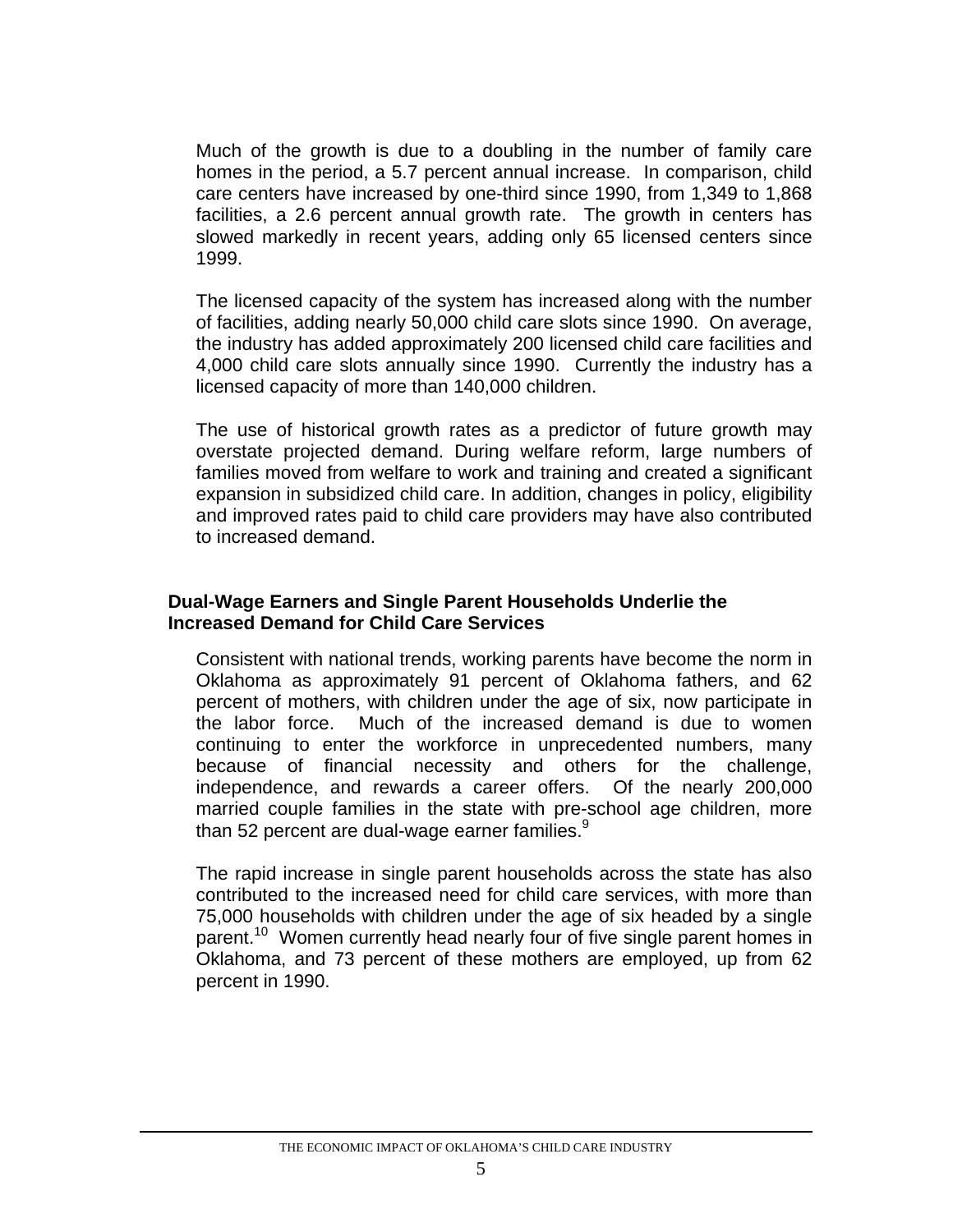Rapid growth is also occurring in the number of single parent homes in the state headed by fathers, increasing from 9,961 in 1990 to 16,948 in 2000 according to Census estimates, with approximately 81 percent of single parent fathers in the labor force. Much of the increase in the number of single parents in the workforce reflects the emphasis on child care as a work support mechanism in recent welfare reform initiatives.

#### **Paying For Child Care in Oklahoma**

Child care costs in Oklahoma range from \$3,500 to \$7,500 annually per child for full-time care, and represent a substantial portion of the disposable income of many working families. Other than housing and transportation, few goods or services play as important a role as child care in the budget of a family with children in paid care.

Child care expenses are paid for in many ways, with approximately 50 percent paid directly from family expenditures and the remainder funded through a combination of government programs, employer contributions, and free programs. Publicly funded programs include state subsidies, the federal Child and Dependent Care Tax Credit, and federally funded programs such as Head Start.

The State of Oklahoma, through its child care subsidy program, assumes an active role in assuring the availability and affordability of child care for working families. Subsidy payments are transferred on behalf of qualifying parents directly to child care facilities under contract with OKDHS. In fiscal year 2003, subsidy payments are projected to total \$131.3 million, or approximately one-third of the gross receipts of all licensed facilities.<sup>11</sup>

The state's Head Start programs are operated with federal funding that is passed-through directly to local sponsors, most often Community Action Agencies,<sup>12</sup> and will total an estimated \$71.3 million in 2003. Head Start facilities are licensed by OKDHS and currently provide more than 16,000 funded slots for low-income children, primarily ages three and four.

Federal tax credits have long played a role in the funding of child care services. For the 2001 tax year, the most recently reported data, more than 60,000 Oklahoma families claimed the federal Child and Dependent Care tax credit (Figure 3), for a total of \$23.5 million.<sup>13</sup> The average credit of \$385 per return covers only approximately 10 percent of the annual cost of child care for one child. The federal tax credit does not provide significant assistance to low income families as 77 percent of tax returns claiming the credit reported adjusted gross income of \$30,000 or more.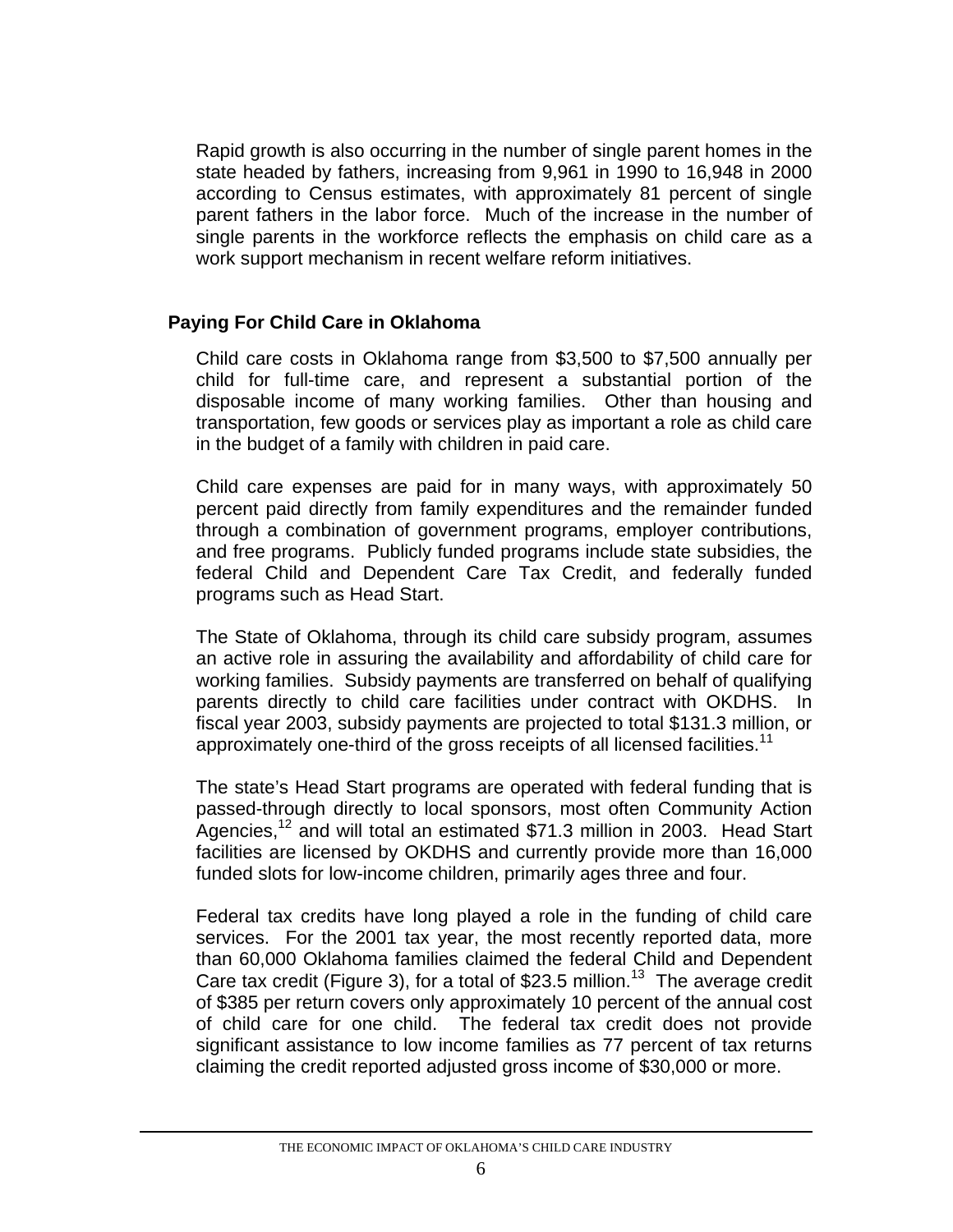In addition, the tax credit is nonrefundable and available only to taxpayers paying federal income taxes. Nonetheless, it is higher income families that generate the greatest tax revenue per dollar of tax credit, which reflects the federal government's historical preference of offering child care tax credits to those families that provide the greatest economic benefit in return.[14](#page-29-13) 

|         |               |              |             | Federal Child & Dependent Care Tax Credit |          |
|---------|---------------|--------------|-------------|-------------------------------------------|----------|
|         |               |              | N um ber    |                                           |          |
|         | A d ju s te d |              | o f         | Amountof                                  | Average  |
|         |               | Gross Income | R e tu rn s | C redit                                   | C red it |
| \$0.01  | t o           | \$9.999      | 9           | \$1,000                                   | \$111    |
| 10,000  | t o           | 19.999       | 4 .5 5 4    | 1,335,000                                 | 293      |
| 20,000  | t o           | 29.999       | 9, 175      | 3, 373, 000                               | 368      |
| 30.000  | t o           | 49.999       | 17.159      | 6, 321, 000                               | 368      |
| 50.000  | t o           | 74.999       | 17.554      | 7.195.000                                 | 4 1 0    |
| 75,000  | t o           | 99.999       | 7,470       | 3, 117, 000                               | 4 1 7    |
| 100.000 | t o           | 149.999      | 3 . 6 2 1   | 1,507,000                                 | 4 1 6    |
| 150.000 |               | and over     | 1,396       | 616,000                                   | 4 4 1    |
|         | All Returns   |              | 60.938      | \$23,465,000                              | \$385    |

**F i g u r e 3 .**

SOURCE: Internal Revenue Service (2001 Tax Year)

Employer funded child care is not a widely available employee benefit and plays only a minor role in the overall funding of child care. A recent study using the 2000 Survey of Compensation found that only five percent of workers in private industry received employer assistance for child care.<sup>15</sup> Those most likely to receive the benefit were in professional and technical occupations, and tended to work for employers with more than 100 workers. A provision in the federal tax code further mandates that workers receiving employer funded child care benefits may also face a reduction in eligible expenses for the federal child care tax credit.<sup>16</sup>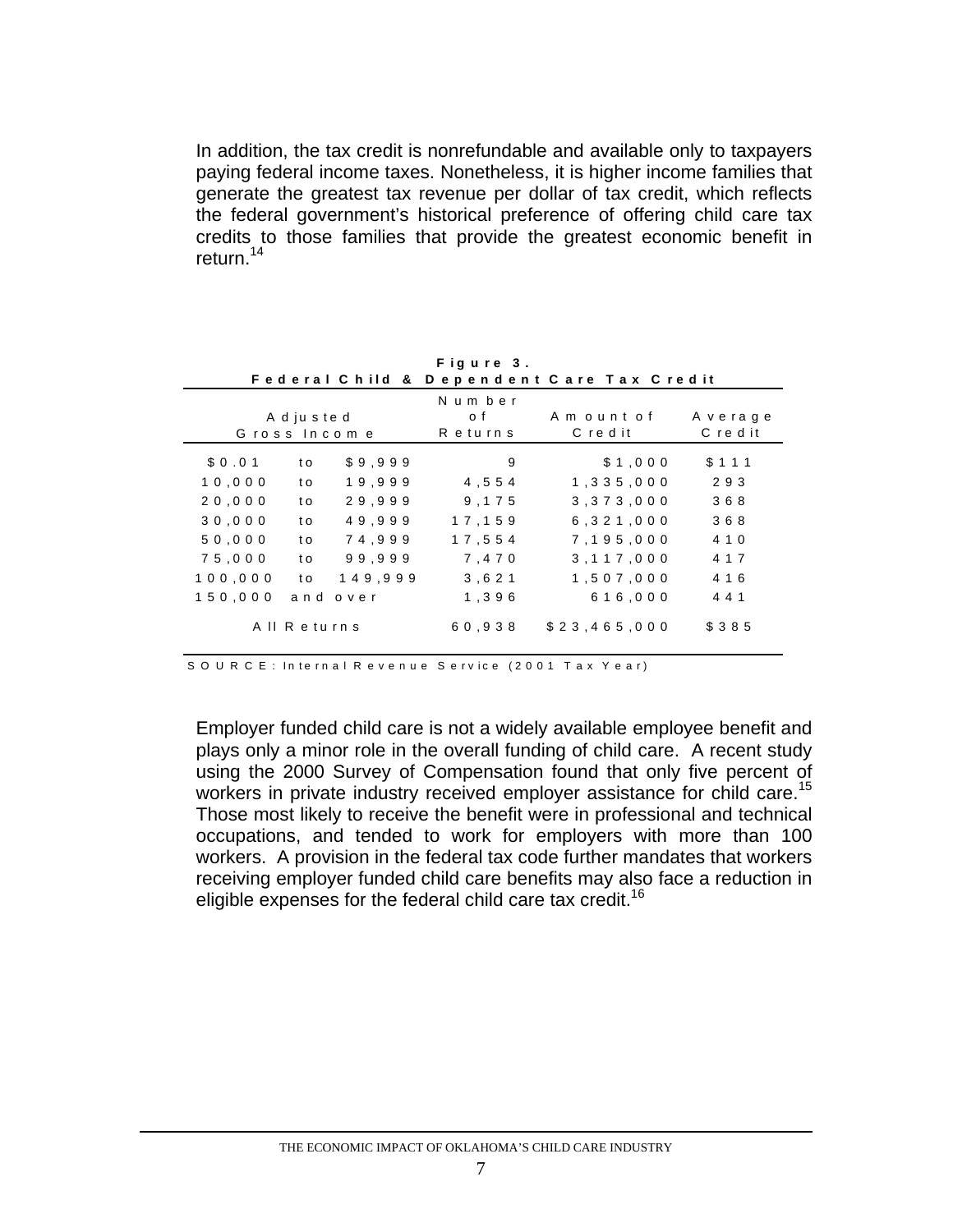#### **The Cost of Child Care and the Decision to Work**

Existing studies find that the cost of child care is a major factor in both the decision to work and the decision to use paid formal child care services.<sup>17</sup> This is especially true for women, who typically serve as the primary caregiver for their children. Empirical estimates suggest that each 10 percent reduction in the cost of child care increases the number of mothers who work by between 3 and 9 percent.<sup>18</sup>

The lowering of child care costs through government subsidies is believed to increase both the probability that mothers will work and the likelihood that they will use paid child care. One estimate finds that if tax incentives were used to reduce the cost of child care to zero, 87 percent of women with preschool age children would participate in the labor market.<sup>19</sup>

Other findings indicate that the response of mothers to child care costs is related to common demographic factors. Low income and single mothers are less likely to use paid care than high income and married mothers,<sup>[20](#page-29-19)</sup> while mothers with the least jobs skills are the most sensitive to the cost of child care. $21$  Working mothers who are in the workforce full-time are also found to be more sensitive to the cost of care than those working parttime.<sup>22</sup> That is, reducing the cost of child care allows more single women to take full-time jobs, while increasing the cost of child care would result in fewer single women in full-time jobs.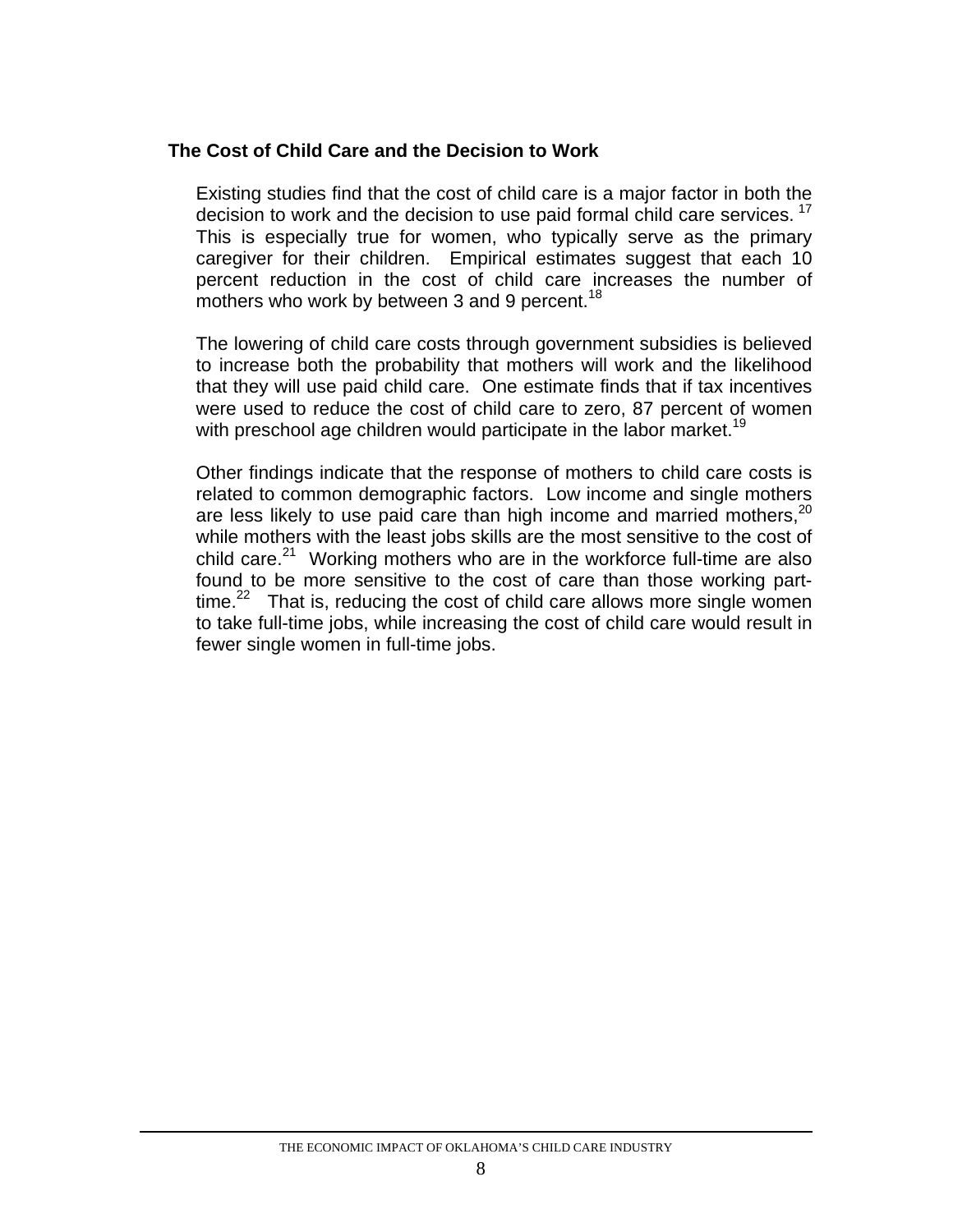## **III. The Economic Role of Oklahoma's Child Care Industry**

#### **Child Care Has Become an Important Oklahoma Industry**

The state's more than 6,300 licensed child care facilities comprise a vibrant Oklahoma industry with estimated revenues of \$410 million in 2003 (Figure 4). On a per child basis, the industry generates more than \$3,000 per year in revenue for each of the approximately 133,000 children in full- and part-time care.

Child care is a highly labor-intensive industry, providing jobs for an estimated 25,569 state workers in 2003.<sup>23</sup> Consequently, much of the economic impact generated by the industry occurs through the payment of \$240 million in labor income to workers, which represents 60 percent of the revenue earned by child care facilities.

| Figure 4.                 |                                                           |                   |          |               |               |           |  |
|---------------------------|-----------------------------------------------------------|-------------------|----------|---------------|---------------|-----------|--|
|                           | <b>Economic Profile of the Child Care Industry (2003)</b> |                   |          |               |               |           |  |
|                           | Licensed                                                  | Operating         | Children |               |               |           |  |
|                           | Facilities                                                | <b>Facilities</b> | In Care  | Revenue       | Labor Income  | Employees |  |
| <b>Child Care Centers</b> | 1.875                                                     | 1.806             | 101.966  | \$329,622,299 | \$187,236,294 | 19,184    |  |
| <b>Family Care Homes</b>  | 4.447                                                     | 4.010             | 31.916   | 79,842,870    | 52,552,151    | 6,385     |  |
| Total                     | 6,322                                                     | 5.816             | 133.882  | \$409,465,170 | \$239,788,445 | 25,569    |  |

Source: Oklahoma State Econometric Model, OKDHS 2003 Child Care Rate Survey

Although child care centers make-up only 30 percent of child care facilities, they generate more than 80 percent of the industry's gross receipts and dominate the economic impact generated by the industry. The state's 1,875 licensed child care centers will produce estimated revenue of \$330 million in 2003 and employ more than 19,000 workers earning \$187 million in labor income. For comparison, the nearly 4,500 licensed family care homes statewide are expected to produce \$80 million in gross receipts in 2003, while employing 6,385 workers earning \$52 million in labor income.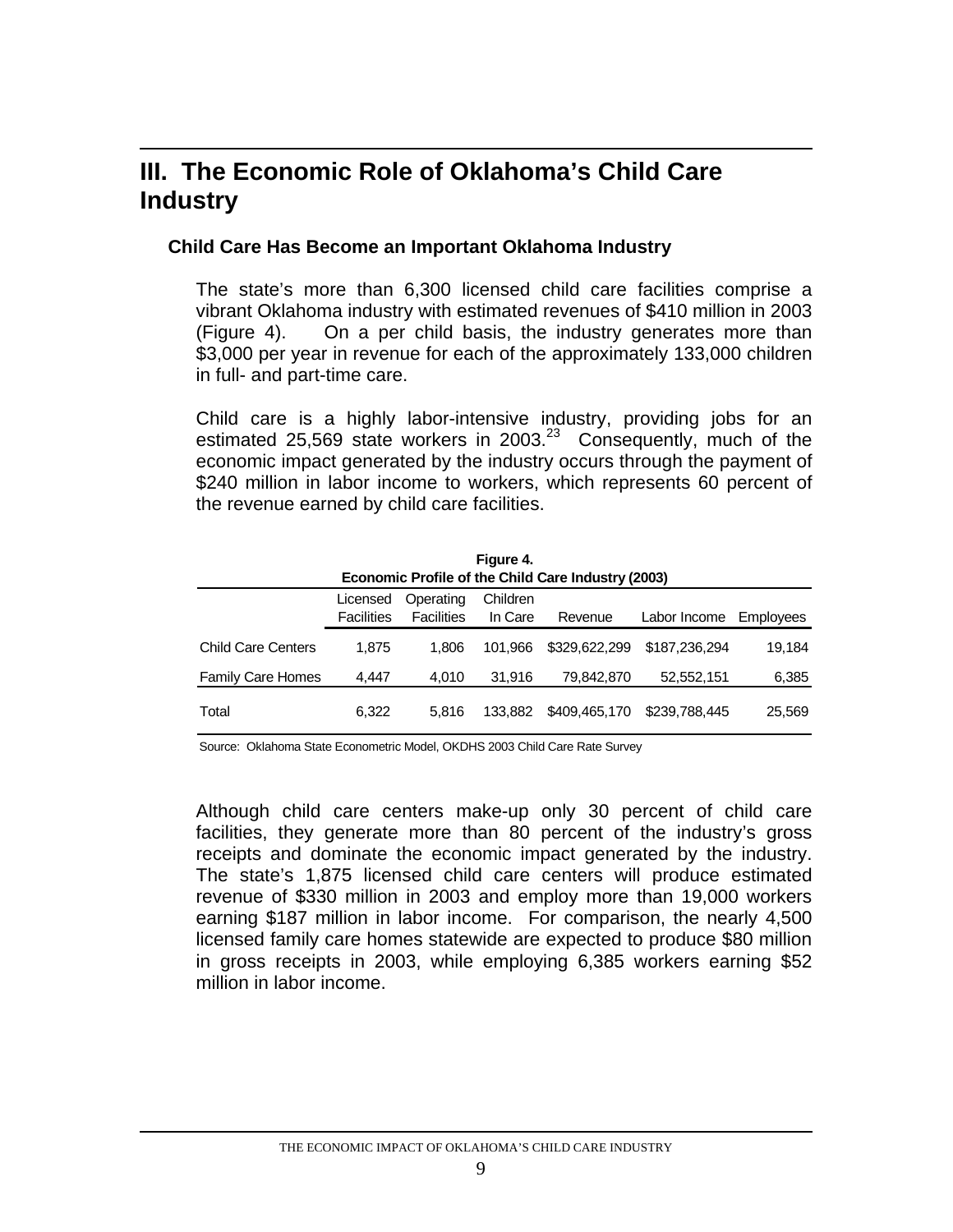Because centers provide care for an average of 56 children, versus 8 children in family care homes, child care centers have a significantly larger economic impact per facility than family care homes. The average child care center will produce \$182,500 in annual revenue and employ ten workers with combined earnings of \$103,600 in 2003. A typical family care home is expected to produce \$20,000 in annual gross receipts while employing one or two workers with total earnings of \$13,100 in 2003.

Child care centers also have a greater economic impact than family care homes measured both per employee and per child in care. Annual revenue per employee averages \$17,182 for centers and \$16,014 for homes, while centers collect annual revenue of \$3,233 per child versus \$3,058 for family homes.

#### **Oklahoma's Child Care Industry Is Comparable to Other Major Services Industries**

The increasingly important role of the child care industry in the state economy becomes more evident when viewed relative to other major services industries (Figure 5). Employment in the child care sector is equal to that in the accounting, auditing, and bookkeeping industry, and is considerably higher than the number of workers in both the insurance and the hotels and lodging sectors.

The \$410 million in revenue produced by licensed child care facilities is comparable to that of the state's hotels and lodging industry, while the total earnings of child care workers is approximately equal to the combined earnings of all private elementary & secondary school, college, and university employees in the state. Continued rapid growth in the child care industry will only serve to advance the relative importance of the sector over time.

| Industry                                       | Employment | Industry<br>Revenue | Labor<br>Income |
|------------------------------------------------|------------|---------------------|-----------------|
| Labor and Civic Organizations                  | 27,802     | \$461,358,000       | \$452,474,000   |
| Accounting, Auditing and Bookkeeping           | 25,565     | 761,574,000         | 540,816,000     |
| <b>Child Care Services</b>                     | 25,569     | 409,465,170         | 239,788,445     |
| Insurance Agents and Brokers                   | 17,509     | 722,055,000         | 427,307,000     |
| Pyt. Elem. & Sec. Schools, Colleges, and Univ. | 15,758     | 432,671,000         | 256,788,000     |
| Domestic Services                              | 15,376     | 133,896,000         | 133,896,000     |
| Hotels and Lodging Places                      | 12,770     | 463,656,000         | 185,026,000     |

**Figure 5. Child Care vs. Other Services Industries**

Source: Bureau of Labor Statistics, 2003 Child Care Market Rate Survey, and IMPLAN.

THE ECONOMIC IMPACT OF OKLAHOMA'S CHILD CARE INDUSTRY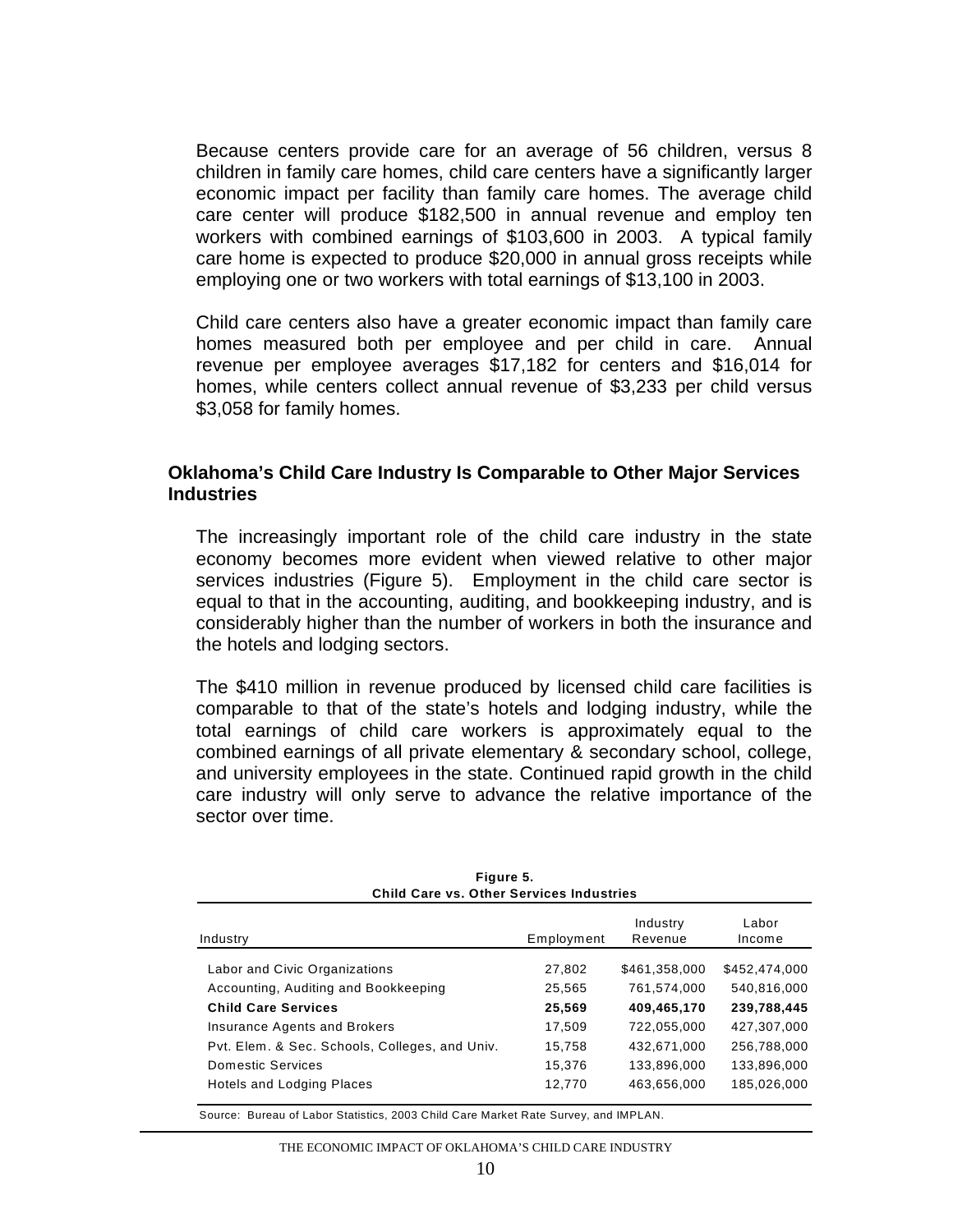#### **Economic Impact by Facility Type and Star Rating**

The survey data indicate that the revenue of child care facilities and earnings of child care workers differ by facility type and quality rating. Figure 6 provides a breakdown of the revenue for the state's licensed child care facilities by facility type and OKDHS Star Rating.<sup>24</sup> Licensed child care facilities in Oklahoma are categorized in one of four levels; One Star, One+ Star, Two Stars, and Three Stars. Facilities with higher star levels implicitly offer more comprehensive child care services than do lower star levels, thereby placing their services in higher demand. A recent study of the Oklahoma Star rating system examined the link between Star rating and quality delivered and found that facilities with a higher star rating are in fact providing higher quality child care services.<sup>25</sup> Other studies at the national level validate the positive link found between the quality of care and both the cost of care and worker pay. $26$ 

|                | <b>Revenue of Licensed Child Care Facilities</b> |               |           |             |         |  |  |
|----------------|--------------------------------------------------|---------------|-----------|-------------|---------|--|--|
| <b>Centers</b> |                                                  |               |           | Revenue Per |         |  |  |
|                | Operating                                        |               |           | <b>FTE</b>  |         |  |  |
| Star Rating    | <b>Facilities</b>                                | Revenue       | Facility  | Employee    | Child   |  |  |
| 1              | 729                                              | \$104,532,042 | \$143,329 | \$19,395    | \$3,016 |  |  |
| $1+$           | 428                                              | 65,901,820    | 154,062   | 18,449      | 2,912   |  |  |
| $\overline{2}$ | 571                                              | 130,074,189   | 227,676   | 21,104      | 3,372   |  |  |
| 3              | 78                                               | 29,114,249    | 373,080   | 25,522      | 4,771   |  |  |
| All            | 1,806                                            | \$329,622,299 | \$182,472 | \$20,264    | \$3,233 |  |  |
| Homes          |                                                  |               |           | Revenue Per |         |  |  |
|                | Operating                                        |               |           | <b>FTE</b>  |         |  |  |
| Star Rating    | <b>Facilities</b>                                | Revenue       | Facility  | Employee    | Child   |  |  |
| 1              | 2,691                                            | \$48,016,833  | \$17,841  | \$13,656    | \$2,431 |  |  |
| $1+$           | 702                                              | 14,216,747    | 20,240    | 12,990      | 2,348   |  |  |
| $\overline{2}$ | 592                                              | 16,795,657    | 28,352    | 15,997      | 2,841   |  |  |
| 3              | 23                                               | 813,634       | 34,707    | 22,559      | 4,203   |  |  |
| All            | 4,010                                            | \$79,842,870  | \$19,913  | \$14,016    | \$2,502 |  |  |
|                |                                                  |               |           |             |         |  |  |
| Total          | 5,816                                            | \$409,465,170 | \$70,402  | \$18,644    | \$3,058 |  |  |

**Figure 6.**

Source: 2003 Child Care Market Rate Survey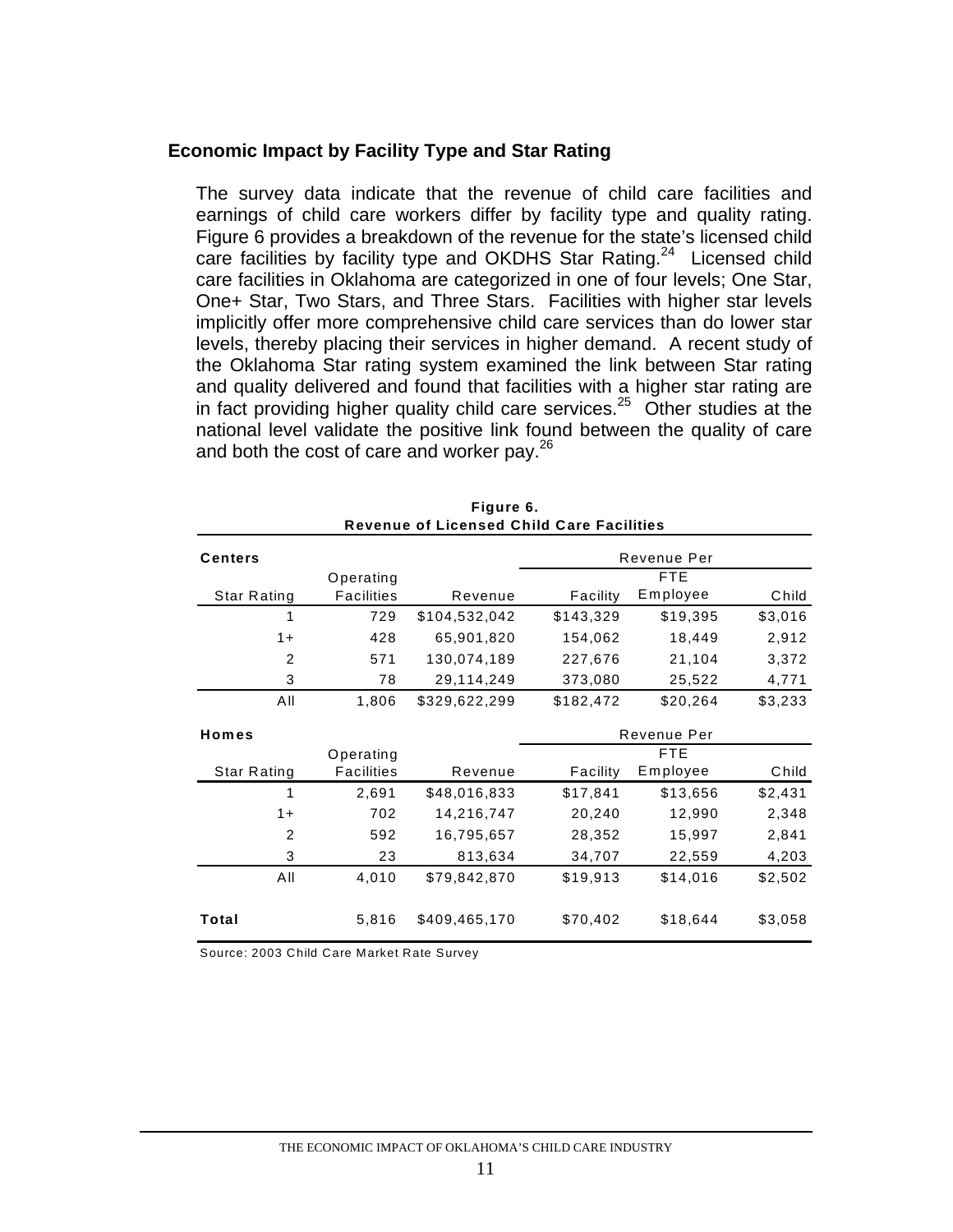For centers and homes, revenue per facility, revenue per employee, and revenue per child, increase as the quality rating of the facility increases. For example, the annual revenue per child in a Three Star center is \$1,755 more than the revenue per child for One Star centers. A nearly identical annual difference of \$1,772 exists in revenue per child between Three Star and One Star family care homes.

The only exception to the relationship is that revenue per FTE employee and revenue per child for One Star facilities exceeds that for One+ Star facilities. This is due to the relatively new status of the Star quality initiative and the large number of the state's licensed facilities that remain classified as One Star. Because many high quality child care facilities remain in the One Star category, the average revenue per child in One Star centers and homes remains above the average for One+ Star facilities.

#### **A Profile of the State's More Than 25,000 Child Care Workers**

Oklahoma's child care centers provide both part- and full-time employment for more than 25,000 workers statewide (Figure 7). Centers employ 75 percent of workers in the industry, while the remaining work in private family care homes.

The industry relies heavily upon part-time employees to staff the state's child care facilities. More than 7,000, or 28 percent of all, workers are part-time, as compared to only 18 percent of workers across all industries nationally.[27](#page-29-26) The ratio of part-time workers differs by facility type as well, with child care centers hiring relatively more part-time workers (30 percent) than family care homes (22 percent).

| Figure 7.                 |                                                     |                     |        |            |  |  |  |
|---------------------------|-----------------------------------------------------|---------------------|--------|------------|--|--|--|
|                           | <b>Employment at Licensed Child Care Facilities</b> |                     |        |            |  |  |  |
|                           |                                                     |                     |        | Full-Time  |  |  |  |
|                           |                                                     | Full-Time Part-Time | Total  | Equivalent |  |  |  |
| <b>Child Care Centers</b> | 13.348                                              | 5.836               | 19,184 | 16,266     |  |  |  |
| <b>Family Care Homes</b>  | 5,008                                               | 1,377               | 6,385  | 5,697      |  |  |  |
| All                       | 18,356                                              | 7.214               | 25,569 | 21,963     |  |  |  |

Source: 2003 Oklahoma Child Care Market Rate Survey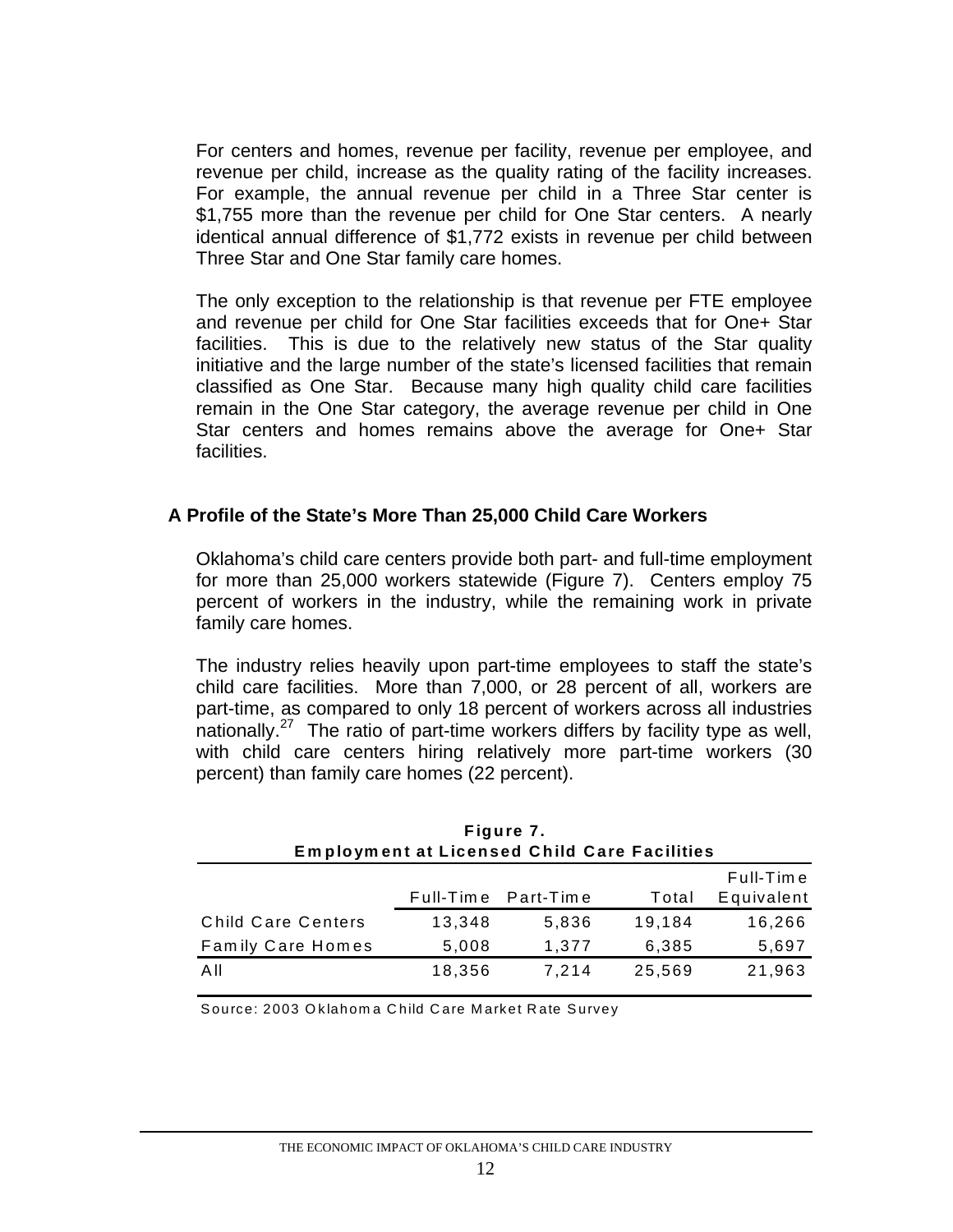The demand for child care workers is expected to continue growing rapidly throughout the current decade. Nationally, the number of child care workers has increased 5.5 percent per year in the 1990 to 2002 period, more than three times the 1.5 percent annual growth in total non-farm employment in the same period. In Oklahoma, the demand for child care service workers is predicted to increase 42 percent in the 2000 to 2010 period, ranking it as one of the 25 fastest growing industries in the state over the current decade.<sup>28</sup>

#### **Higher Quality Child Care Translates Into Higher Paying Jobs**

Child care is traditionally a low paying industry, with the average full-time child care worker in Oklahoma earning wages of approximately \$10,918, or \$6.82 per hour, in 2003.<sup>29</sup> This is well below the state average wage of \$14.82 per hour across all industries,<sup>30</sup> as well as the national average wage rate for child care providers of \$9.50 per hour in 2002. $31$ 

Because of low wages, meeting the projected future demand for child care workers presents a significant long-run challenge for the industry. The earnings of Oklahoma child care workers also vary by both facility type and the quality rating of the facility at which they work.

|                          |             | Earnings of Licensed Child Care Workers               |                                      |
|--------------------------|-------------|-------------------------------------------------------|--------------------------------------|
| Centers<br>Star Rating   | E m ployees | Labor Income                                          | Earnings<br>PerFTE<br>E m p lo y e e |
| $\mathbf 1$              | 6,535       | \$56,866,081                                          | \$10,551                             |
| $1 +$                    | 4,225       | 39, 364, 131                                          | 11,020                               |
| $\overline{2}$           | 7,116       | 75,057,955                                            | 1 2 , 1 7 8                          |
| 3                        | 1,308       | 15,948,127                                            | 13,980                               |
| A II                     | 19,184      | \$187,236,294                                         | \$11,511                             |
| H o m e s<br>Star Rating | E m ployees | Labor Income                                          | Earnings<br>PerFTE<br>E m p lo y e e |
| $\mathbf{1}$             | 3, 873      | \$31,895,525                                          | \$9,071                              |
| $1 +$                    | 1,234       | 9,576,547                                             | 8,750                                |
| 2                        | 1,231       | 10, 772, 569                                          | 10, 260                              |
| 3                        | 4 7         | 307,509                                               | 8,526                                |
| A II                     | 6, 385      | \$52,552,151                                          | \$9,225                              |
| Total                    | 25,569      | \$239,788,445                                         | \$10,918                             |
| Child Care Rate Survey   |             | Source: Oklahom a State Econometric Model, OKDHS 2003 |                                      |

**F i g u r e 8 .**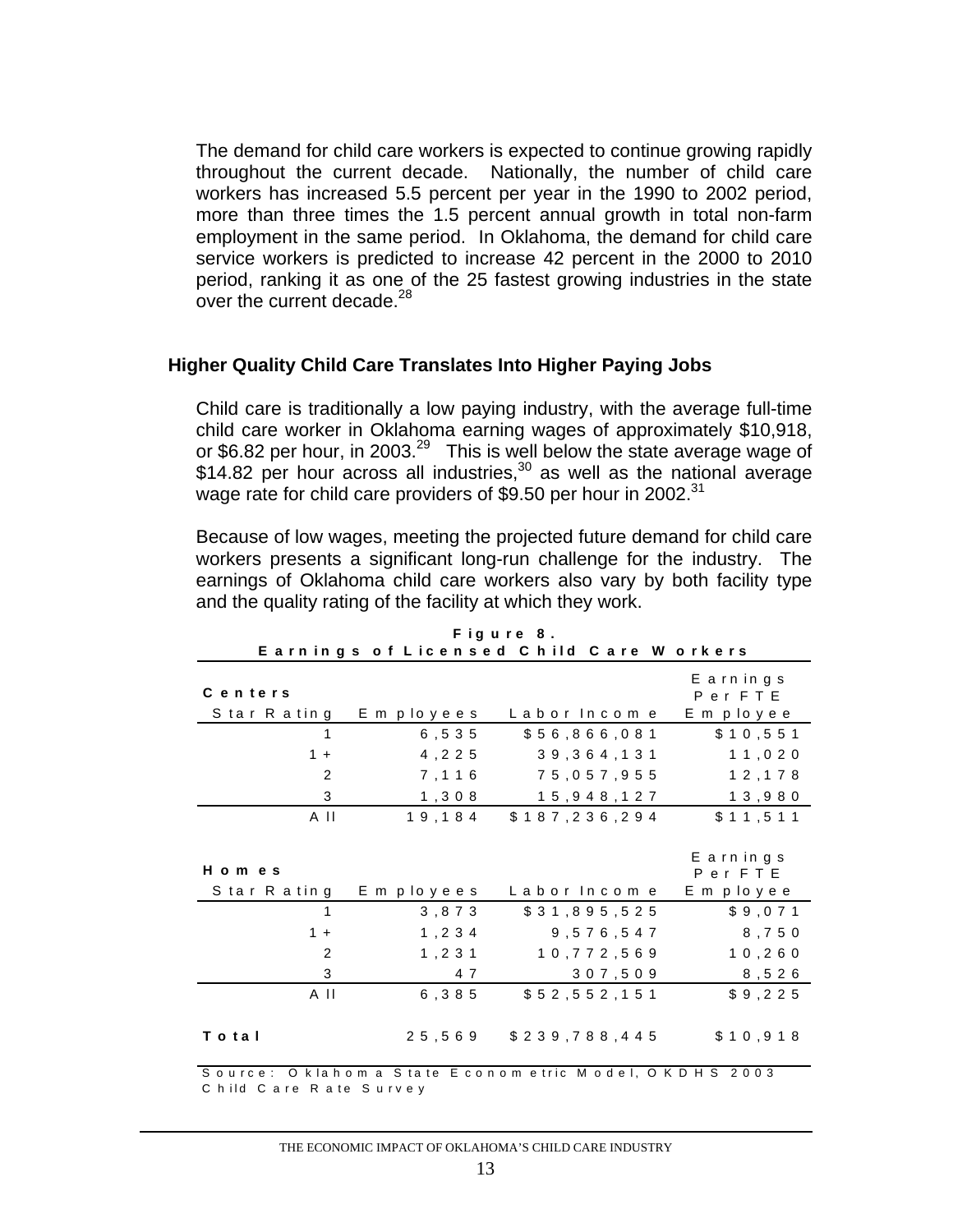To illustrate these influences, Figure 8 categorizes the earnings of workers in both centers and homes by Star rating. In general, workers earn more in centers than in homes, and wage rates are higher in facilities with higher Star ratings. In 2003, full-time equivalent  $(FTE)^{32}$  employees working an average of 32 hours per week in child care centers reported earning nearly \$2,300, or 25 percent, more per year than workers in family care homes. The same relationship is found for every Star rating.

In addition, the data show a tendency for both categories of child care facilities to pay higher wage rates as the Star rating increases (Figure 8). For child care centers, the link between pay and facility quality is evident, as the average annual pay per FTE employee increases steadily from \$10,551 for 1 Star centers to \$13,980 for 3 Star centers.

The link is not as evident, however, in the earnings data for family care homes. The homes rated as 1+ and 2 Star have the expected relationship, but 1 and 3 star homes do not fit the expected pattern. Again, the reason is the relatively new status of the Star quality initiative and the fact that 2 of 3 family care homes remain classified as  $1\text{-}Star.^{33}$ Many high quality family care homes continue to have a 1 Star rating, thereby artificially pushing the average earnings for 1 Star facilities above that of 1+ Star rated homes. At the other end of the Star rating scale, the relatively small number (47 of 1,875) of home care facilities that have completed the 3 Star certification process makes the resulting sample size too small to provide a reliable basis for computing earnings differentials for 3 Star facilities.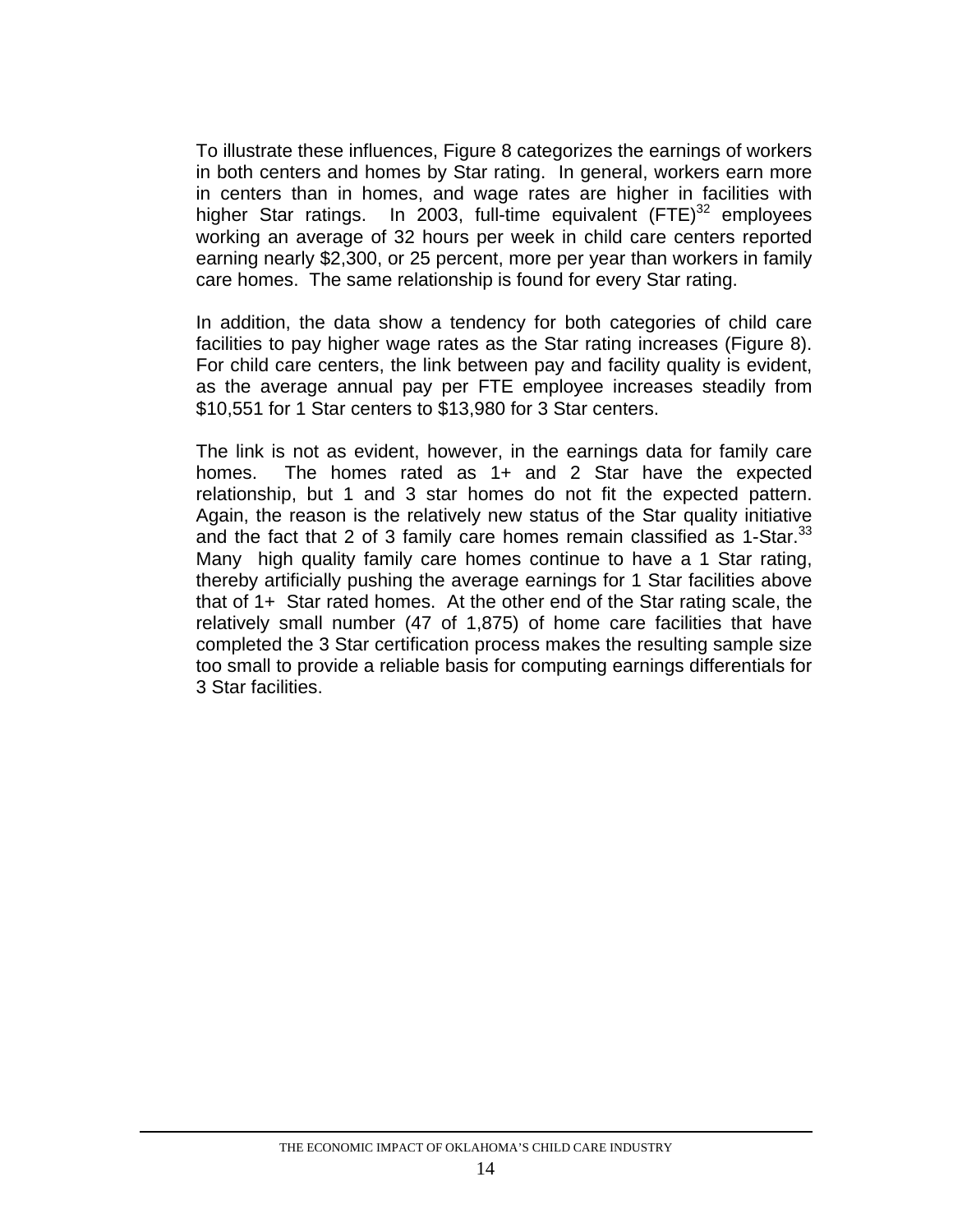# **IV. Economic Multiplier Effects**

#### **The Child Care Industry Creates Economic Ripple Effects Statewide**

The direct economic impact of the formal, licensed child care industry is increasing in significance each year. The state's more than 6,300 child care facilities will produce an estimated \$410 million in gross receipts and pay wages of nearly \$240 million to workers in 2003. The interrelated nature of regional economies means that this activity in the child care sector will have multiplier effects on the overall state economy.

The multiplier effects are triggered when child care facilities purchase goods and services from other firms within the state and pay labor income to workers. These purchases and payments subsequently trigger multiple rounds of spending among the various sectors of the state economy. Throughout the process, the economic activity generates a significant stream of tax payments to state and local government.

#### **Oklahoma's Child Care Facilities Purchase \$85 Million in Goods and Services from Oklahoma-Based Businesses**

Child care is a highly labor-intensive industry and much of the economic impact generated by the industry occurs through the payment of labor income to workers. Despite the key role played by labor, the state's child care facilities purchase a large quantity of goods and services from other Oklahoma-based firms in the process of providing child care services. These purchases, in turn, trigger the well-known economic multiplier process.

Estimates detailed in Figure 10 indicate that the state's child care facilities will purchase \$85 million in goods and services from Oklahoma-based businesses in 2003, or more than half of the estimated \$155.5 million in total purchases made by the state's child care facilities.<sup>34</sup> These *local* purchases benefit most major industry sectors across the state including real estate (\$15.9 million), business (\$11.4 million) and professional (\$7.8 million) services, food products (\$6.9 million), and the maintenance of structures (\$6.6 million). Key infrastructure industries such as utilities (\$5.2 million) and communications (\$2.8 million) also receive significant purchases, along with the wholesale (\$4.2 million) and retail (\$1.3 million) trade sectors.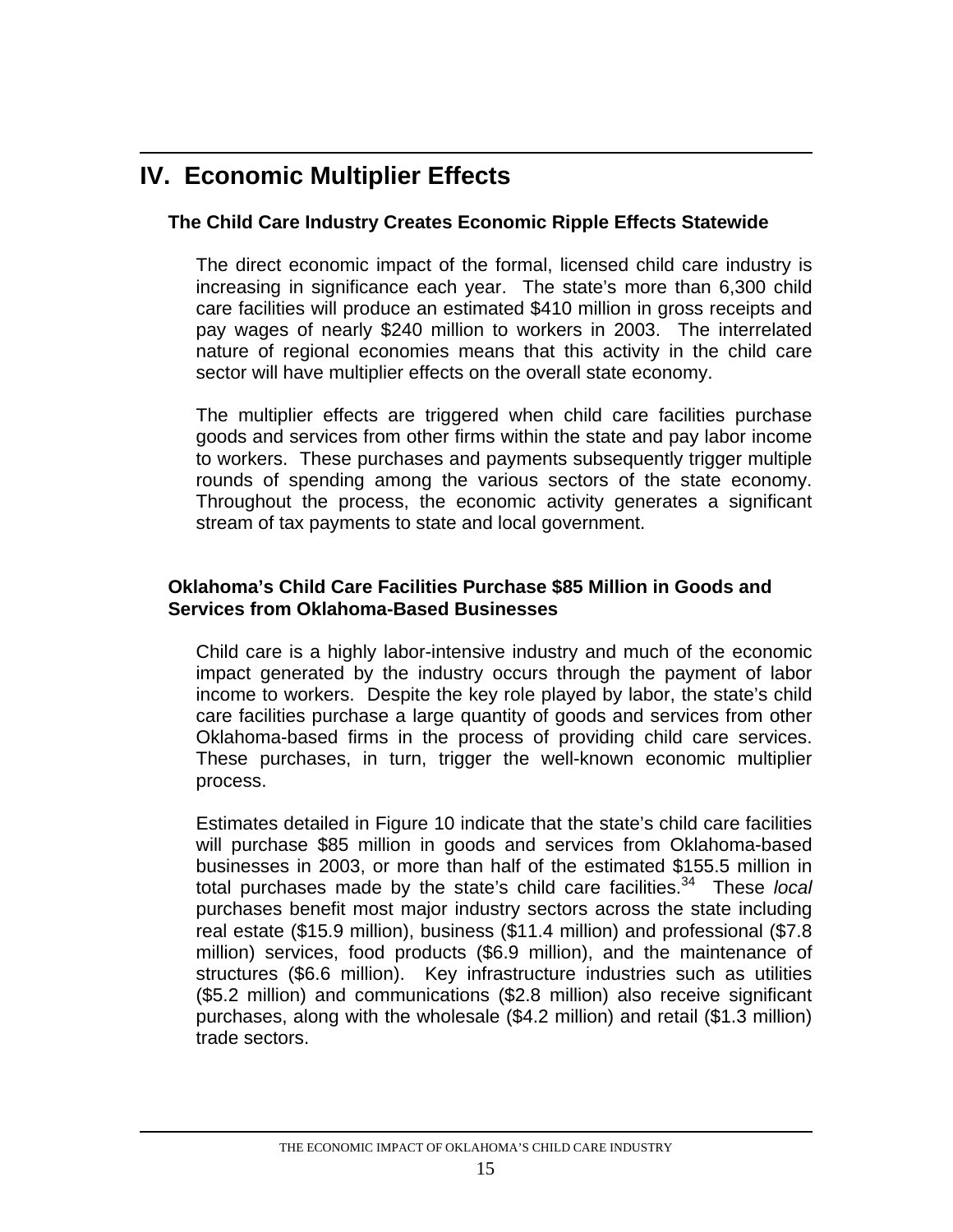| Industry                                               | Purchases    |
|--------------------------------------------------------|--------------|
| Real Estate                                            | \$15,912,000 |
| <b>Business Services</b>                               | 11,429,000   |
| <b>Professional Services</b>                           | 7,798,000    |
| <b>Food Products</b>                                   | 6,867,000    |
| Maintenance and Repair Of Structures                   | 6,556,000    |
| <b>Financial Services</b>                              | 6,484,000    |
| Utilities                                              | 5,758,000    |
| Wholesale Trade                                        | 4,642,000    |
| Communications                                         | 3,044,000    |
| Other Industries                                       | 2,734,000    |
| <b>Transportation Services</b>                         | 2,496,000    |
| <b>Entertainment Services</b>                          | 2,390,000    |
| Transportation                                         | 2,139,000    |
| <b>Paper Products and Containers</b>                   | 1,855,000    |
| Detergents, Chemicals, Adhesives, & Petroleum Products | 1,420,000    |
| Retail Trade                                           | 1,399,000    |
| <b>Personal Services</b>                               | 872,000      |
| Other Durable Manufactured Products                    | 713,000      |
| Plastic, Leather, Glass, and Metal Products            | 211,000      |
| <b>Total Purchases</b>                                 | \$84,719,000 |

**Figure 10. Purchases of Oklahom a-Produced Goods & Services by Industry (2003)**

Source: IMPLAN, Oklahoma State Econometric Model

#### **Measuring The Economic Impact of the Oklahoma Child Care Industry**

Input-output models are commonly used to quantify the economic multiplier effects in a regional economy resulting from business activity in a given industry such as child care. These models formalize the interrelationships among the various industry sectors within a region and make it possible to estimate the resulting impact on output, employment, and earnings from a given change at the industry level.

For this study, we use a state-level IMPLA $N^{35}$  input-output model to estimate the multiplier effects generated by the child care sector.<sup>36</sup> In describing the economic impact, the estimated 2003 revenue, employment, and earnings derived from the OKDHS survey data are deemed the "direct" effects.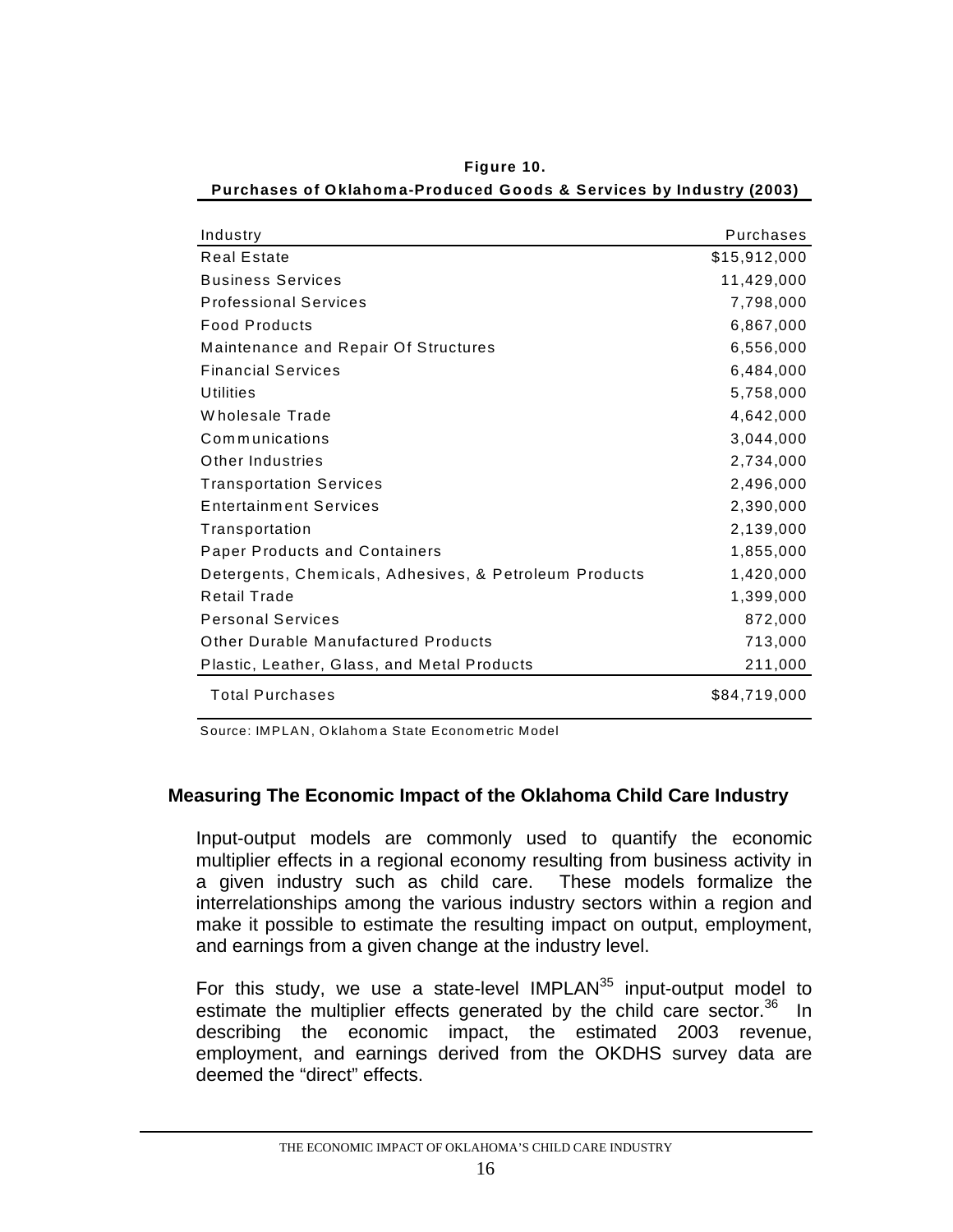The direct effects in turn generate what are referred to as "indirect" and "induced" effects. The indirect effect is the statewide inter-industry economic activity resulting from the purchases of the state's child care facilities in Figure 10, while the induced effect reflects the economic activity resulting from new household spending out of employee earnings received as part of the direct and indirect effects.

Combinations of the various impacts are summarized using economic impact multipliers. Estimated Type I and Type II child care industry multipliers are shown in Figure 11 and can be applied to the direct output, earnings, and employment in the child care sector in order to estimate the resulting indirect and induced effects in other industries across the state. A *Type I* multiplier considers only the direct and indirect effects, while a *Type II* multiplier allows for the induced effects of added rounds of spending generated from employee earnings.<sup>37</sup>

| Figure 11.                                      |  |
|-------------------------------------------------|--|
| Child Care Industry Economic Impact Multipliers |  |

|              | Direct<br>Effect | Indirect<br>Effect | Induced<br>Effect | Type I<br>M ultiplier | Type II<br>M ultiplier |
|--------------|------------------|--------------------|-------------------|-----------------------|------------------------|
| O u tp u t   | 1.00             | 0.28               | 0.53              | 1.28                  | 1.81                   |
| Employment   | 1.00             | 0.06               | 0.13              | 1.06                  | 1.19                   |
| Labor Income | 1.00             | 0.16               | 0.32              | 1.16                  | 1.48                   |

Source: IM P L A N . Type I m ultipliers are (direct + indirect)/direct. Type II m u ltip liers are (direct + indirect + induced)/direct.

Three categories of multipliers are estimated for this study - output, employment, and labor income. Jointly, the three provide a comprehensive assessment of the various channels through which revenue, hiring, and the earnings of workers in the child care sector impact the larger state economy. *Output* multipliers forecast the change in revenue, or output, of a region per dollar of new revenue generated in a given industry. *Employment* multipliers provide an estimate of the new full- and part-time hiring that results per new employee in a sector. Similarly, *earnings* multipliers<sup>38</sup> show the expected change in earnings in the regional economy as the earnings in an industry change.

Interpreting the child care industry multipliers in Figure 11 is straightforward. The output multipliers indicate that each \$1 million in revenue generated directly by the child care industry has an indirect multiplier effect (Type I) that produces \$280,000 of additional revenue in other state industries.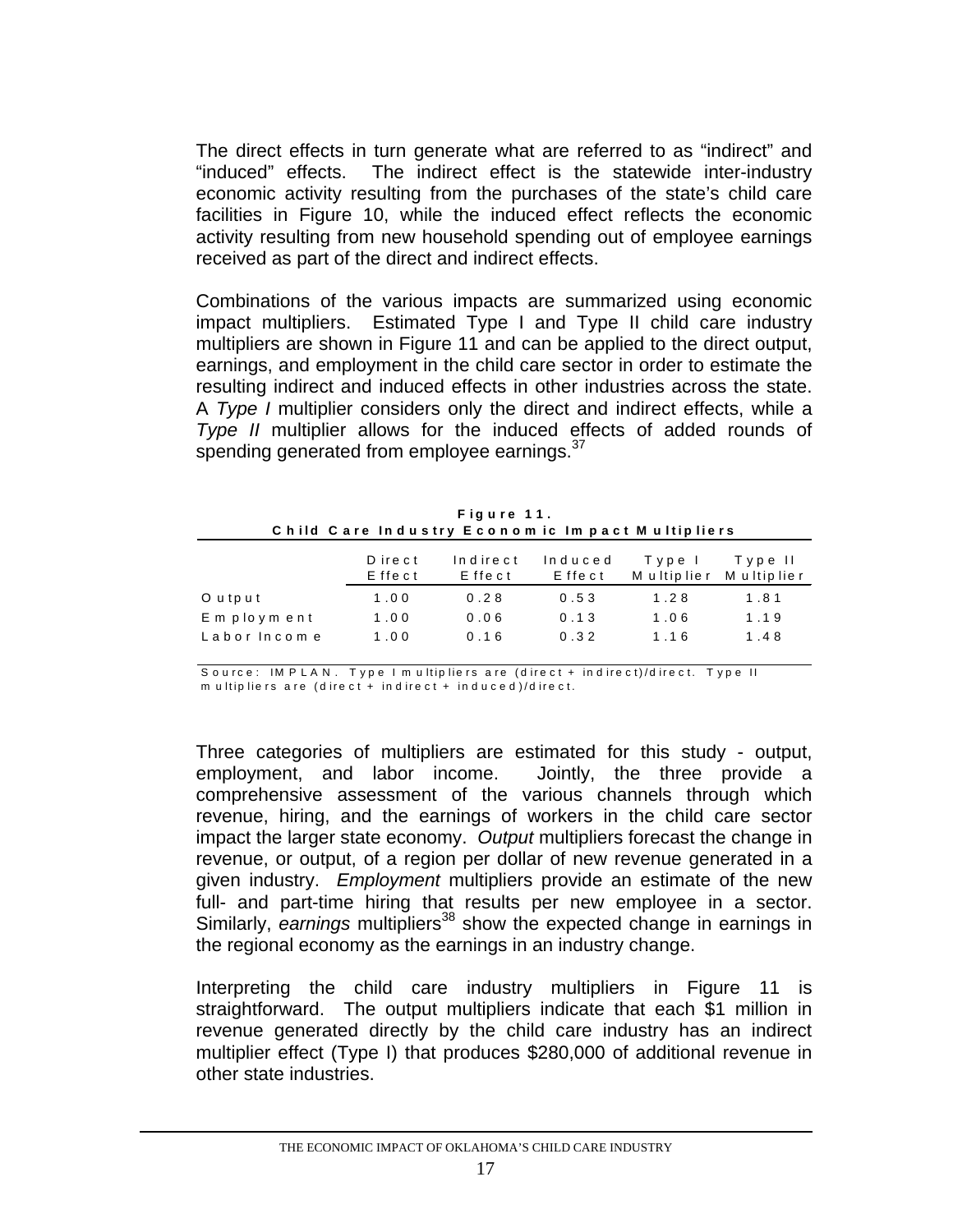The spending of new household income generated by the direct and indirect effects spawns additional induced (Type II) revenue of \$530,000 accruing to firms statewide. In other words, through multiplier effects, each new dollar of revenue in the child care sector generates \$0.81 of new indirect and induced revenue for other state firms.

The Type II employment and labor income multipliers are interpreted similarly: 1,000 new jobs in the child care industry will support 190 new indirect and induced jobs in other sectors, while \$1 million in added labor income in the child care industry will generate \$480,000 in indirect and induced labor income for other workers statewide.

#### **The Child Care Industry Indirectly Supports a Total of \$330 Million in Revenue, 5,000 Jobs, and \$115 Million in Earnings in Other Industries**

Economic impact multipliers are also useful for estimating the total, or aggregate, economic impact that Oklahoma's child care facilities are having on the overall state economy.<sup>39</sup> The multipliers are simply multiplied by the direct impacts in the child care sector to estimate the total economic activity supported. These total impacts, or multiplier effects, are shown in Figure 12.

| <b>Child Care Industry Multiplier Effects</b> |                       |               |               |                     |  |  |
|-----------------------------------------------|-----------------------|---------------|---------------|---------------------|--|--|
|                                               |                       |               |               |                     |  |  |
|                                               | <b>Direct Effects</b> | Indirect      | Induced       | <b>Total Impact</b> |  |  |
| Output                                        | \$409,465,170         | \$114,650,247 | \$217,016,540 | \$741,131,957       |  |  |
| Employment                                    | 25,569                | 1.534         | 3.324         | 30,428              |  |  |
| Labor Income                                  | \$239,788,445         | \$38,366,151  | \$76,732,302  | \$354,886,899       |  |  |

**Figure 12.**

Source: IMPLAN. Type I multipliers are (direct + indirect)/direct. Type II multipliers are (direct + indirect + induced)/direct.

In 2003, the \$410 million in direct revenue earned by the state's child care industry is estimated to support \$330 million in indirect and induced output at other Oklahoma firms through multiplier effects. The 25,569 direct jobs in the child care industry support nearly 5,000 existing jobs statewide through indirect and induced effects, and the \$240 million in labor income earned by child care workers supports \$115 million in labor income to workers in other industries across the state.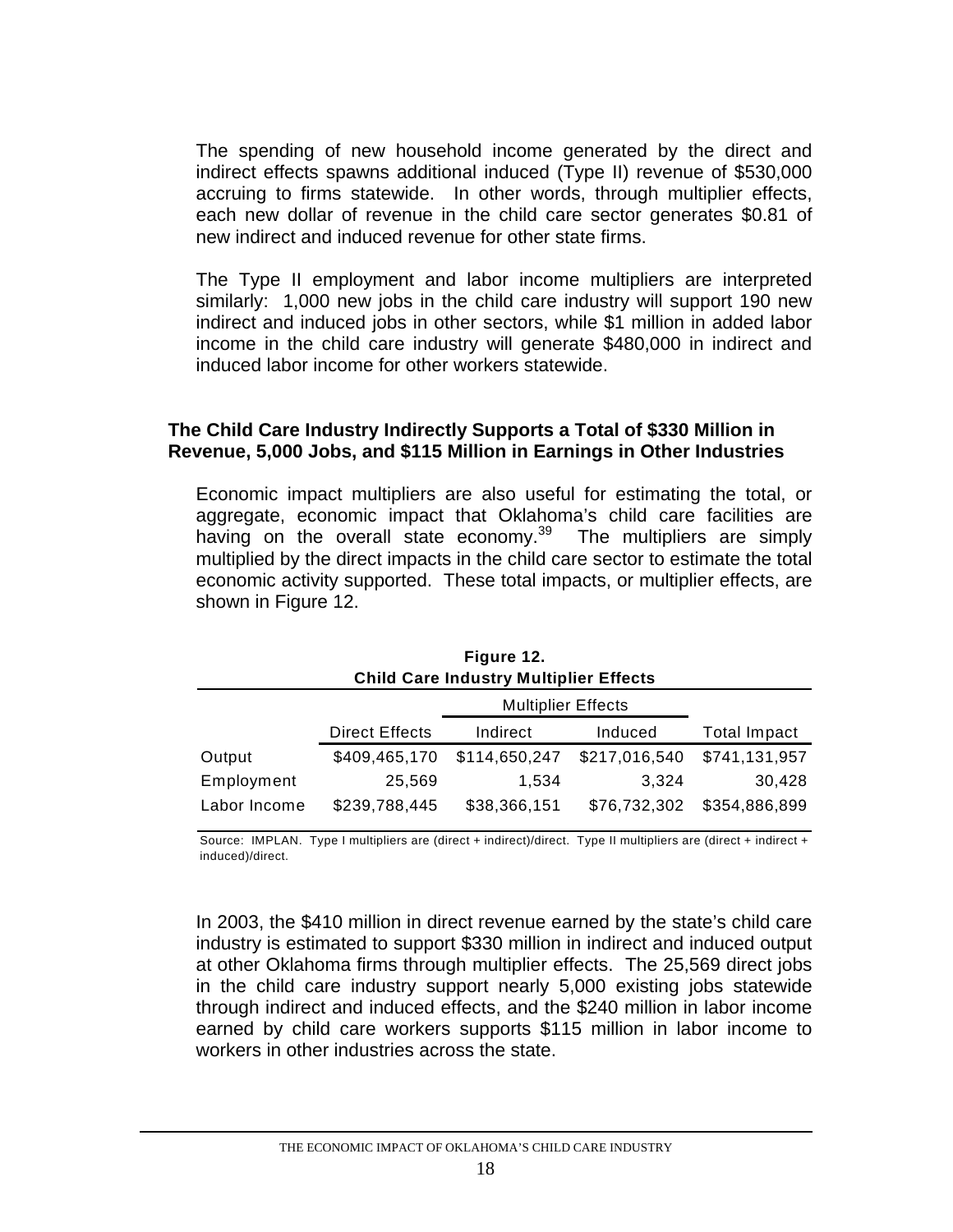The economic impact can also be cast in the somewhat more familiar terms of the growth each year in the number of children receiving care. This would represent the added, or incremental, economic impact on the state economy resulting from the ongoing expansion of the industry. A representative measure of the annual expansion of the industry is the 4,000 licensed child care slots added statewide on average each year since 1990.

Using estimated ratios for revenue, employment, and earnings per 4,000 children in care, the direct incremental economic impact on the Oklahoma economy of the industry growing by 4,000 children is \$12.2 million in industry revenue and 764 new child care workers earning \$7.2 million in new labor income each year (Figure 13). These direct impacts subsequently trigger incremental estimated indirect and induced multiplier effects of \$9.9 million in added revenue, 145 new jobs, and \$3.4 million in labor income in other industries across the state.

|              | <b>Multiplier Effects</b> |           |           |              |  |  |
|--------------|---------------------------|-----------|-----------|--------------|--|--|
|              | Direct                    | Indirect  | Induced   | Total        |  |  |
| Revenue      | \$12,233,615              | 3,425,412 | 6,483,816 | \$22,142,843 |  |  |
| Employment   | 764                       | 46        | 99        | 909          |  |  |
| Labor Income | \$7,164,173               | 1,146,268 | 2,292,536 | \$10,602,977 |  |  |

| Figure 13.                                                  |  |  |  |  |
|-------------------------------------------------------------|--|--|--|--|
| Annual Economic Impact of 4,000 Additional Children in Care |  |  |  |  |

Source: IMPLAN, Oklahoma State Econometric Model

In total, the annual incremental economic impact on the state economy of the child care industry expanding by 4,000 children in care is an estimated \$22.1 million in new revenue, 909 new jobs, and \$10.6 million in new labor income. To accommodate the expected annual growth in the industry, an estimated 174 licensed facilities would be needed each year, including 120 family care homes serving 954 children, and 54 child care centers providing care for 3,046 children.

#### **Child Care Industry Workers Contributed More Than \$16 Million in Sales and Income Taxes in 2003**

The direct, indirect, and induced economic activity in the child care industry generates substantial tax revenue for state and local governments. The most important tax streams are personal income taxes at the state level and sales taxes at both the state and local levels.<sup>40</sup>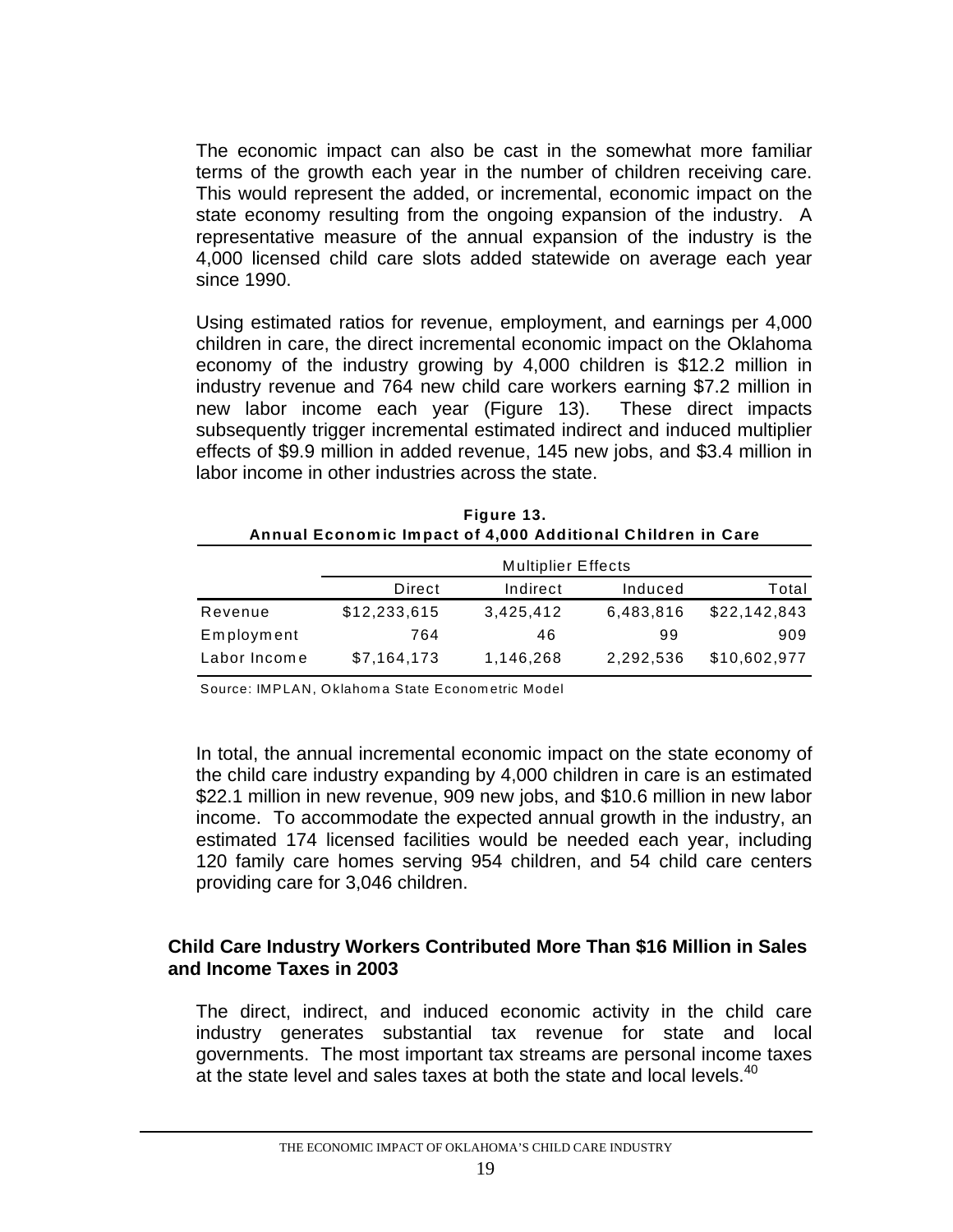As shown in Figure 14, the state's child care workers are expected to earn \$240 million in labor income and pay an estimated \$16.5 million in direct taxes, including \$9.3 million in sales taxes and \$7.2 million in state income taxes. On average, approximately 6.9 percent of all direct labor income earned by child care workers is paid in sales and income taxes.

**Figure 14.**

| <b>Estimated Tax Revenue From Child Care Industry Earnings (2003)</b> |               |           |                                |                               |                                    |  |  |
|-----------------------------------------------------------------------|---------------|-----------|--------------------------------|-------------------------------|------------------------------------|--|--|
|                                                                       |               |           |                                |                               |                                    |  |  |
| <b>Multiplier Effect</b>                                              | Labor Income  |           | <b>State Sales Local Sales</b> | <b>State</b><br><b>Income</b> | <b>Total Tax</b><br><b>Revenue</b> |  |  |
| Direct                                                                | \$239,788,445 | 5.395.240 | 3.896.562                      | 7,193,653                     | \$16,485,456                       |  |  |
| Indirect & Induced                                                    | 115,098,454   | 2,589,715 | 1,870,350                      | 3,452,954                     | 7,913,019                          |  |  |
| Total                                                                 | \$354,886,899 | 7,984,955 | 5,766,912                      | 10,646,607                    | \$24,398,474                       |  |  |

Source: Oklahoma Econometric Model, Oklahoma Office of State Finance

Through multiplier effects, total estimated tax revenue generated as a result of economic activity in the child care sector equals \$24.4 million in 2003. Two-thirds of the total taxes paid as a result of child care industry activity results from the direct labor income earned by child care workers, while the remainder is generated from indirect and induced earnings.

#### **Other Economic Impacts of Child Care**

The economic impact of the child care industry can also be evaluated in terms of the supply decision of parents to enter the workforce and pursue income-producing activities. The presence of readily accessible child care aids the entry into the workforce of many working parents who would not otherwise participate in the workforce without the services of licensed child care facilities.

The primary economic benefit to parents with children in paid care is the added income and increased financial independence of participating in the labor force. The increase in earnings due to the availability of child care is undoubtedly significant, however estimating the exact proportion of the total earnings of parents attributable to the availability of formal child care services remains difficult to quantify.<sup>41</sup>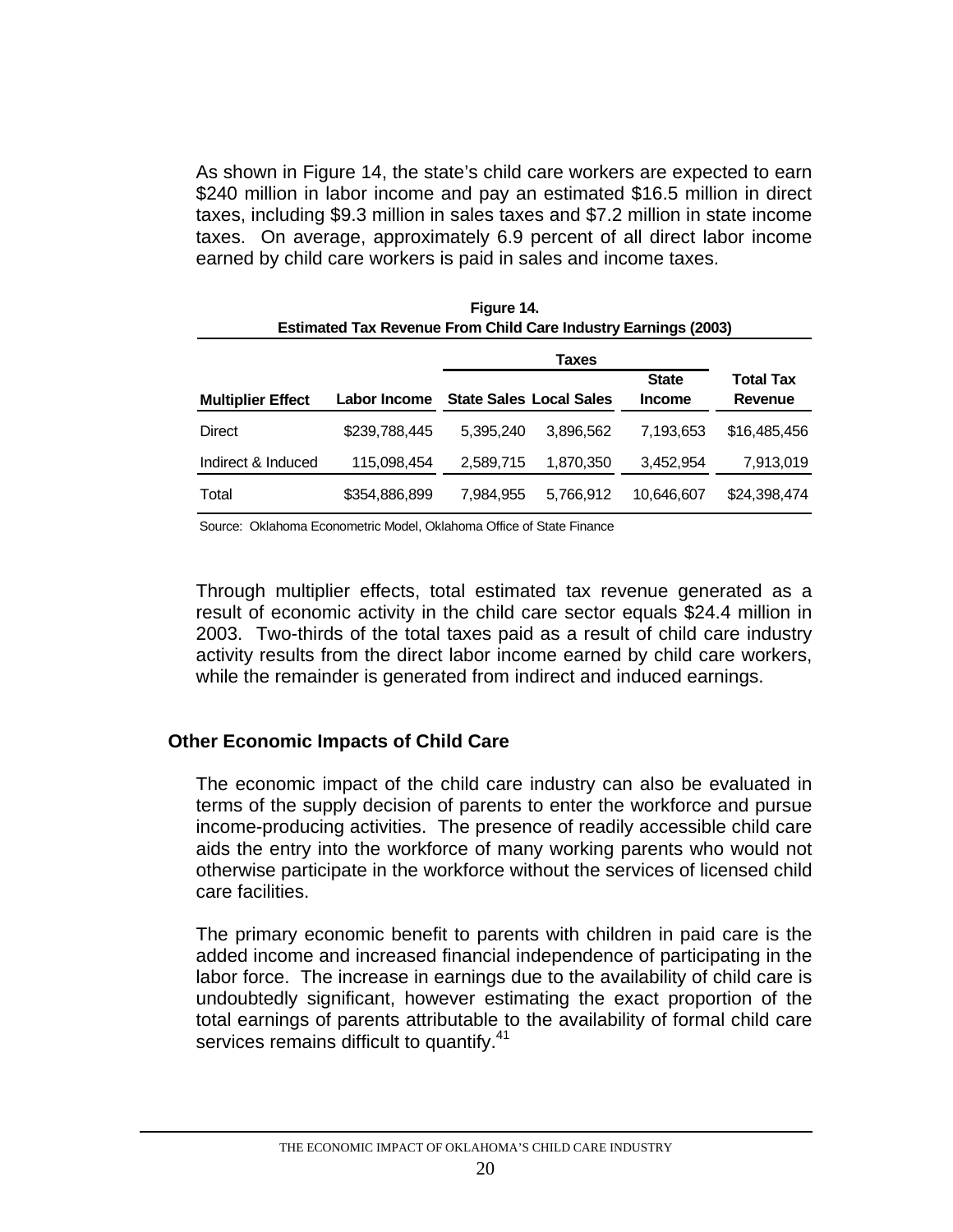Those families most dependent upon paid child care services in order to work include the state's more than 100,000 dual-income households, and the more than 75,000 working single parents, with children under the age of 6.

The economic benefits of the child care sector extend beyond the households of working parents to both the business community and society at large. Existing studies find that the employers of workers with children in child care benefit from lower absenteeism, lower turnover, and better maintenance of job skills through continuous employment as a result of the availability of formal child care services.<sup>42</sup> Society likewise benefits along with families and the business sector as the added earnings of parents and the increased productivity of the workforce create an increase in the overall level of activity in the regional economy.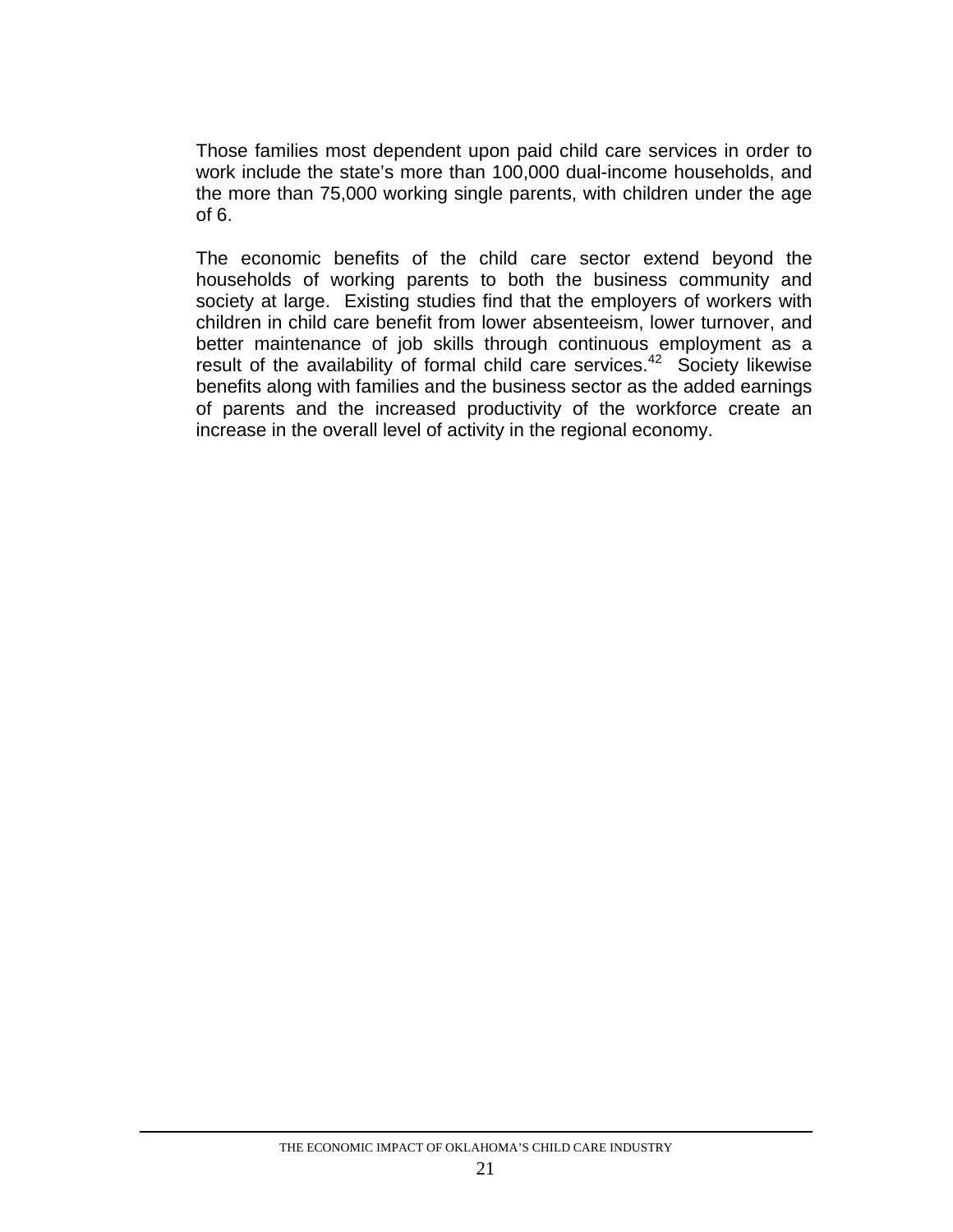# **V. Conclusion**

Oklahoma's \$410 million licensed child care industry continues to grow rapidly, and will only increase in importance as a component of the state economic infrastructure in the future. Ongoing demographic trends of working mothers and single parent households suggest that the demand for licensed child care services will continue to increase at a rapid rate.

Approximately 134,000, or one in four, Oklahoma children under the age of 12 will use one of the state's 6,300 licensed care facilities in 2003. To meet this demand, the industry is currently adding an average of 200 licensed child care facilities and 4,000 child care slots each year, pushing the current licensed capacity of the industry to more than 140,000 slots.

Employment growth in the industry remains strong despite historically low wages and few opportunities for advancement in the child care industry. Although annual pay for a full-time child care worker will reach only \$10,918 in 2003, the industry employs more than 25,000 full- and parttime workers earning \$240 million in annual labor income.

Other state industries now depend heavily upon the substantial economic impact generated by the child care sector. The spending of earnings by child care workers, coupled with purchases of more than \$85 million in goods and services by child care facilities from other state industries, create large ripple, or multiplier, effects statewide.

The resulting economic multiplier effects provide an estimated \$330 million in revenue to other state industries and support the jobs of 5,000 workers statewide earning \$115 million in labor income. Activity in the child care sector will also generate nearly \$25 million in tax revenue in 2003, with \$16.5 million paid directly by child care workers and \$7.9 from million in indirect and induced tax revenue.

The role of child care in the economic development of the state can also be evaluated in terms of the decision of parents to work. Many parents who rely upon formal child care services to work would not otherwise participate in the workforce without the services of licensed child care facilities. The availability of formal child care to working parents, in turn, generates productivity benefits to employers in the form of reduced absenteeism and turnover, while society benefits from an increase in the overall level of economic activity.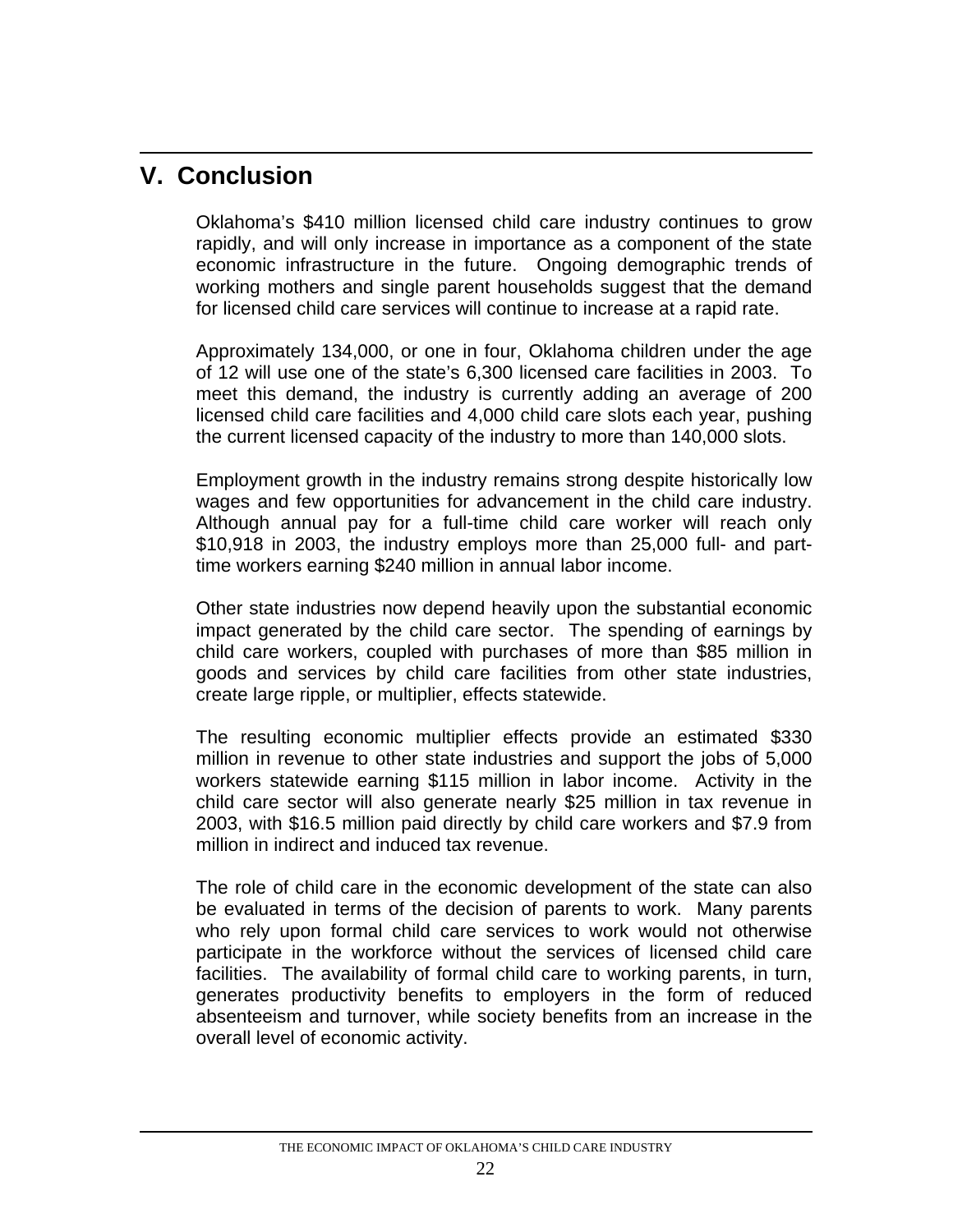$2$  Census 2000 Summary File 4 (SF 4).

3 See Tout, Kathryn, Martha Zaslow, Angela Romano Papillo, and Sharon Vandivere. *Early Care and Education: Work Support for Families and Developmental Opportunity for Young Children*. Urban Institute, Occasional Paper No. 51, Sep. 2001.

4 See, for example, Karoly, Lynn A., et. al.. *Investing in Our Children: What We Know and Don't Know About the Costs and Benefits of Early Childhood Interventions*. RAND, 1998; and Waldfogel, Jane. "Child Care, Women's Employment, and Child Outcomes." Journal of Population Economics, 2002, Vol. 15, pp. 527-548.

5 See Miller, Steve, Mark Snead, Christine Johnson, and Brandon Welch. *2003 Oklahoma Child Care Market Rate Survey*, Child Care Division, Oklahoma Department of Human Services. Forthcoming.

 $6$  The number of total facilities is from the July 2003 OKDHS Monthly Statistical Bulletin.

 $<sup>7</sup>$  The ratio of operating facilities to total facilities is estimated using the survey data from Miller</sup> et.al.. Those facilities ruled ineligible for the survey (e.g. no children in care) or having no phone number in service are considered inactive as businesses. The ratios are calculated independently for centers and homes.

8 See p.40 of Burton et. al.. *Estimating the Size and Components of the U.S. Child Care Workforce and Caregiving Population*. Center for the Child Care Workforce, May 2002.

 $9$  Census 2000 Summary File 4 (SF 4).

<sup>10</sup> 2000 Census of Population and Housing.

<sup>11</sup> Child Care Division, Oklahoma Department of Human Services.

<sup>12</sup> See the Oklahoma Association of Community Action Agencies website at [http://www.okacaa.org](http://www.okacaa.org/)

<sup>13</sup> For tax vear 2003, eligible expenses are capped at \$3,000 for one child and \$6,000 for more than one child, with the credit calculated as a percentage of eligible expenses ranging from 20-35 percent.

 $\overline{a}$ 1 See Capizzano, Jeffrey, Gina Adams, and Freya Sonenstein. "Child Care Arrangements for Children under Five: Variation Across States." Urban Institute, Series B, No. B-7, March 2000. Nationally, for children under five with employed mothers, 54 percent are cared for by a parent or relative, 28 percent of are in center-based care, 14 percent are in family child care homes, and 4 percent receive care from a nanny or baby-sitter. The form of care also undergoes change as a child ages. A parent or relative cares for nearly two-thirds of children under age 3 with employed mothers, while more than half of children ages 3 or 4 with mothers in the labor force are in center or family home-based care. Income also affects the pattern of child care, as low income working mothers tend to use more parent and relative care, and high income working mothers use more center and home-based child care. These estimates reflect the typical child care arrangement at the national level and do not reflect the variability in care choice across the states.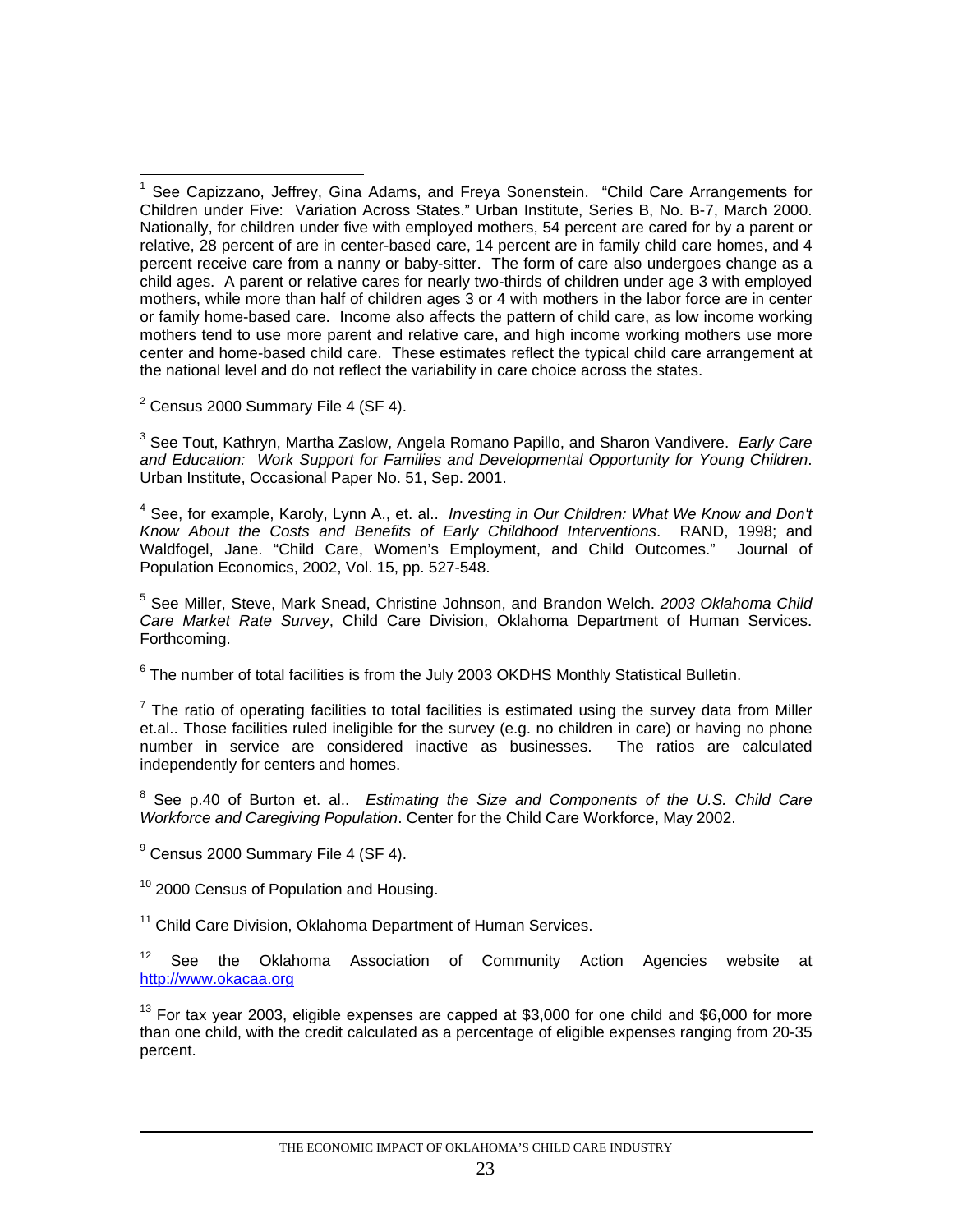<sup>14</sup> See Henderson, David R.. *Child Care Tax Credits: A Supply-Side Success Story*. National Center for Policy Analysis, NCPA Policy Report No. 140, July 1989.

<sup>15</sup> See the National Compensation Survey: Employee Benefits in Private Industry in the United<br>States. 2000. U.S. Department of Labor. Bureau of Labor Statistics. States, 2000. U.S. Department of Labor. Bureau of Labor Statistics. <http://www.bls.gov/ncs/ebs/sp/ebbl0019.pdf>

 $16$  See IRS Publication 503 – Child and Dependent Care Expenses.

 $17$  The decision by a parent to enter the work force does not necessarily imply the use of paid, organized child care services Many parents instead choose to share parental care duties with the other parent, use paid or unpaid relative care, or use other informal care arrangements.

<sup>18</sup> See Blau, David M. and Philip K. Robins. "Child-Care Costs and Family Labor Supply." The Review of Economics and Statistics, August 1988, 70(3): 374-381; and Kimmel, Jean. "Child Care Costs as a Barrier to Employment for Single and Married Mothers." Review of Economics and Statistics, May 1998, 80(2), pp. 287-299.

 $19$  See Blau, David M. and Philip K. Robins. "Child-Care Costs and Family Labor Supply." The Review of Economics and Statistics, August 1988, 70(3): 374-381.

 $20$  See Kimmel, Jean. "Child Care Costs as a Barrier to Employment for Single and Married Mothers." Review of Economics and Statistics, May 1998, 80(2), pp. 287-299.

 $21$  See Anderson, Patricia M. and Phillip B. Levine. "Child Care and Mothers' Employment Decisions." National Bureau of Economic Research. March 1999. Working Paper No. 7058.

 $22$  See Tekin, Erdal. "Child Care Subsidies, Wages, and Employment of Single Mothers." June 2002. Institute for the Study of Labor. Discussion Paper No. 517.

<sup>23</sup> Identifying the exact number of child care workers in the state is complicated by the large number of self-employed child care workers. The estimates used in this study are instead derived using survey data collected by OKDHS as a component of the 2003 Child Care Market Rate Survey. The IMPLAN database is widely used to estimate total employment in an industry, but it does not account for the significant number of self-employed workers operating family care homes. The ES-202 Covered Employment database likewise excludes self-employed workers as well as those employees not covered under the Unemployment Insurance (UI) program.

 $24$  Licensed child care facilities in Oklahoma are categorized in one of four levels; One Star, One+ Star, Two Stars, and Three Stars. Facilities with higher star levels implicitly offer more comprehensive child care services than do lower star levels, thereby placing their services in higher demand. One Star facilities must meet minimum licensing requirements. In addition to meeting One Star Criteria, One+ Star programs require formal training and established lesson plans for enrolled children. Two Star facilities must meet One+ Star requirements and are required to have either a minimum number of instructors with training in early childhood development or education, or be accredited through an approved national accrediting body. Three Star facilities must meet both options for Two Star facilities.

<sup>25</sup> See Norris, Deborah J., Loraine Dunn, and Lisa Eckert. "Reaching for the Stars. Center Validation Study Final Report." 2003. Early Childhood Collaborative of Oklahoma.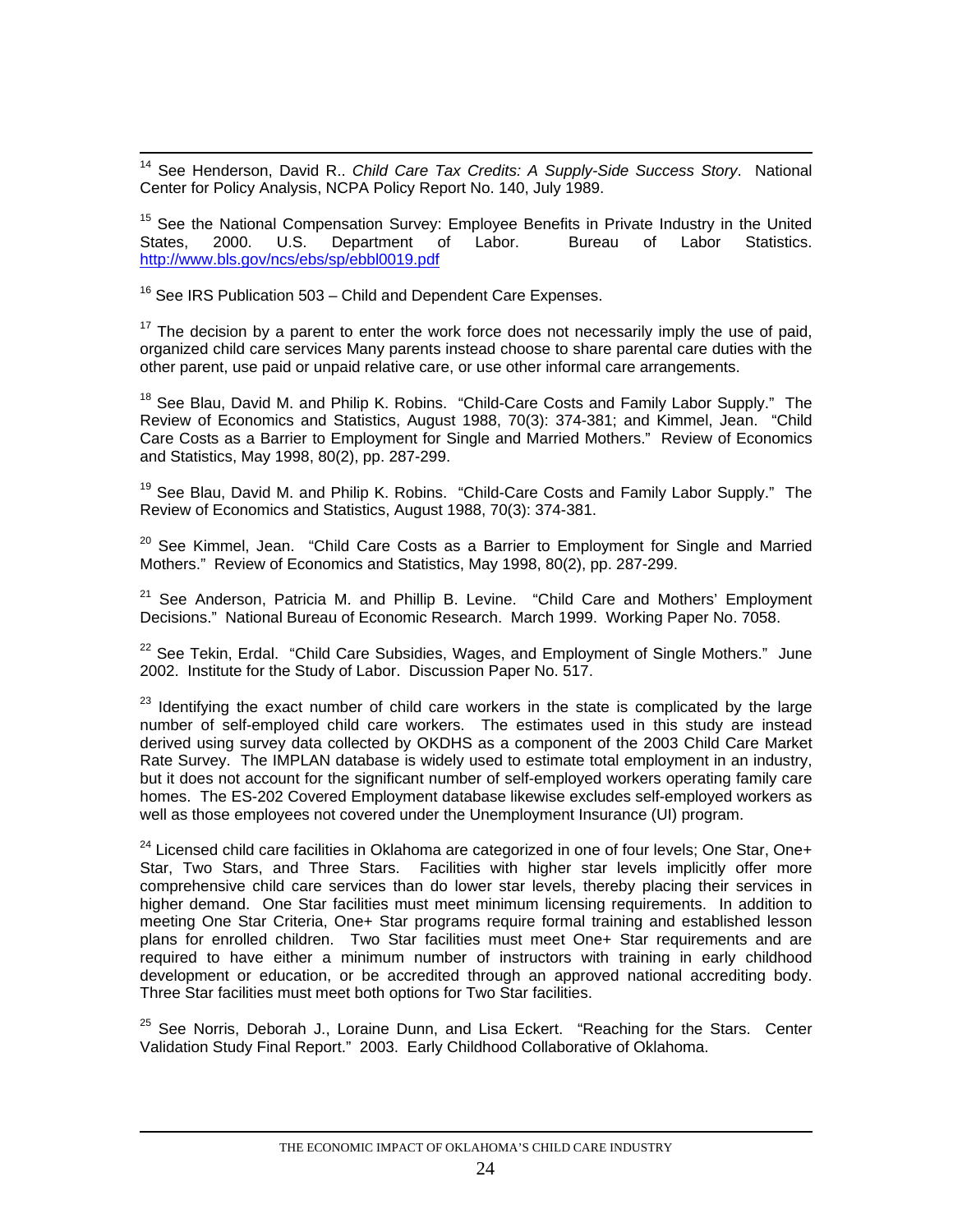<sup>26</sup> See Blau, David M. and H. Naci Mocan. "The Supply of Quality in Child Care Centers." The Review of Economics and Statistics, August 2002, 84(3): 483-496.

 $27$  See Current Employment Statistics, Current Employment Situation - Selected Employment Indicators. Bureau of Labor Statistics. [http://www.bls.gov](http://www.bls.gov/)

 $28$  For projected wage and salary employment changes at the national level in the 2000 to 2010 period, see <http://www.bls.gov/news.release/ooh.t03.htm> For Oklahoma projections, see the Occupations section of Workforce Oklahoma Employment Outlook 2010 at <http://www.oesc.state.ok.us/lmi/publications/publication.asp?pubID=15>

 $29$  The hourly wage estimate assumes each child care worker will work an average of 1,600 hours annually - 32 hours per week for 50 weeks. Nationally, child care production workers (excluding administrative workers) worked an average of 30 hours per week in 2002.

 $30$  Average annual state wages are estimated using total wage and salary income for 2nd quarter 2003 of \$44.325 billion from the Bureau of Economic Analysis [\(http://www.bea.gov](http://www.bea.gov/)) State Quarterly Personal Income Estimates, and total employment of 1,618,038 in 2nd quarter 2003 from the Bureau of Labor Statistics' Local Area Unemployment Statistics program. Hourly wages are then calculated assuming 1,850 working hours per year.

31 See Center for the Child Care Workforce. *Current Data on Child Care Salaries and Benefits in the United State*s. March 2002.

 $32$  The average part-time employee is assumed to work 16 hours per week, half the estimated 32 hours per week worked by the average full-time employee. Consequently, in calculating FTE employment, two part-time workers equal one full-time worker.

33 Based on the *2003 Oklahoma Child Care Market Rate Survey*, only 50,786 (38 percent) children received care in 2 and 3 Star facilities in 2003. An estimated profile of the number of children in care by facility type and Star rating is as follows:

| Children in Licensed Care (2003) |         |        |                             |        |        |       |         |
|----------------------------------|---------|--------|-----------------------------|--------|--------|-------|---------|
|                                  | Full-   | Part-  | <b>Facility Star Rating</b> |        |        |       |         |
|                                  | Time    | Time   |                             | $1 +$  |        | 3     | Total   |
| Center                           | 86.135  | 15.831 | 34,655                      | 22.630 | 38,579 | 6,102 | 101,966 |
| Home                             | 26.600  | 5.316  | 19.755                      | 6.056  | 5.911  | 194   | 31,916  |
| Total                            | 112.735 | 21.147 | 54.410                      | 28.686 | 44.491 | 6.296 | 133,882 |

 $34$  Total purchases are estimated as \$155.5 million, with 54.5 percent (\$84.7 million) of total purchases made from firms within the state. Total output is determined from data collected in the 2003 Child Care Market Rate Survey. Local purchase estimates by industry are then formed using the regional purchase coefficients from the IMPLAN database.

<sup>35</sup> Minnesota IMPLAN Group, 1998. IMPLAN Professional: User's guide, analysis guide, data guide. Stillwater, MN.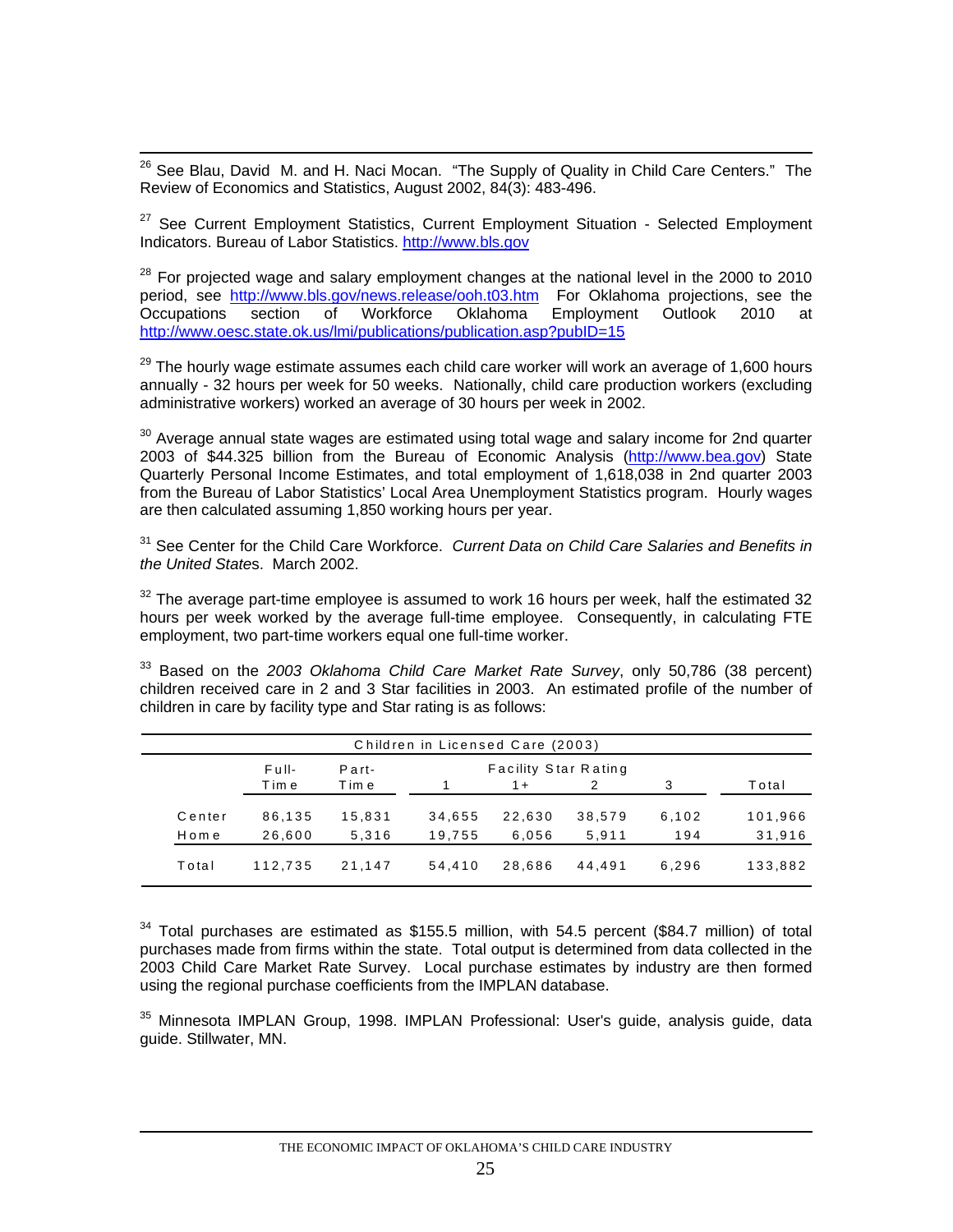<sup>36</sup> The underlying IMPLAN dataset for Oklahoma is edited to reflect the employment and earnings information collected in the 2003 Child Care Market Rate Survey. The IMPLAN estimates are adjusted because, although IMPLAN estimates are first based on Bureau of Labor Statistics ES-202 employment and earnings estimates and then adjusted to include the self employed, the child care industry estimates provided in the IMPLAN 1999 dataset are approximately equal to the level expected for wage and salary workers only and do not accurately reflect the role of self employed workers in the child care industry. Most child care facilities are operated as sole proprietorships, yet the IMPLAN data assumes all income from the child care sector is earned in the form of employee compensation. Consequently, the following changes were made to IMPLAN sector 499 - Child Day Care Services: Employment = 25,569, Industry Output = \$409.46 million, Employee Compensation = \$164.037 million, Proprietor's Income = \$75.751 million, Other Property Income = \$10.241 million, and Indirect Business Taxes = \$3.895 million. Because the number of self-employed workers in the child care industry is great and the exact proportion of total earnings accruing to proprietors is unknown, total Proprietor's Income is estimated as twice the proportion of proprietor's income to total labor income across all industries (15.8 percent  $x = 2$ 31.6 percent). After estimating Proprietor's Income, the remaining labor income is attributed to Employee Compensation. Both Other Property Income and Indirect Business Taxes are scaled in proportion to the change in Industry Output relative to the original IMPLAN estimates. It is important to note that the new industry totals remove any influence of unlicensed child care facilities from the model.

 $37$  Because increased child care expenditures may represent a shift in consumption away from other goods and services rather than 'new' spending, it is possible that Type II multipliers may overstate the realized economic impact of an expansion in the child care sector.

<sup>38</sup> The earnings multipliers are based on labor income rather than a more narrow income measure such as employee compensation because the child care industry has a large number of self-employed workers and labor income better reflects the impact of the earnings of both wage and salary and self employed workers.

<sup>39</sup> Caution must be exercised when using input-output multipliers to estimate the total economic activity 'supported' by an existing industry or firm. Input-output multipliers are intended to predict the change in economic activity that results from an incremental change in the current state of a regional economy. More specifically, the estimates we provide for the child care industry reflect input-output model predictions of the incremental impact that would result from adding \$410 million of industry revenue to the existing child care industry, or a doubling of the current size of the industry.

 $40$  The tax revenue estimates assume that 50 percent of all labor income received by workers in the child care industry is spent on taxable goods and services within Oklahoma. The combined state and local sales tax estimates assume an average combined sales tax rate of 7.75 percent. The personal income tax estimate of 3 percent was estimated with the assistance of the research staff of the Oklahoma Office of State Finance and reflects the expected average personal income tax rate for child care industry workers. The 3 percent income tax rate will likely produce a conservative estimate of the state income taxes paid through the indirect and induced components of labor income. The economic impact estimates ignore all federal income tax payments.